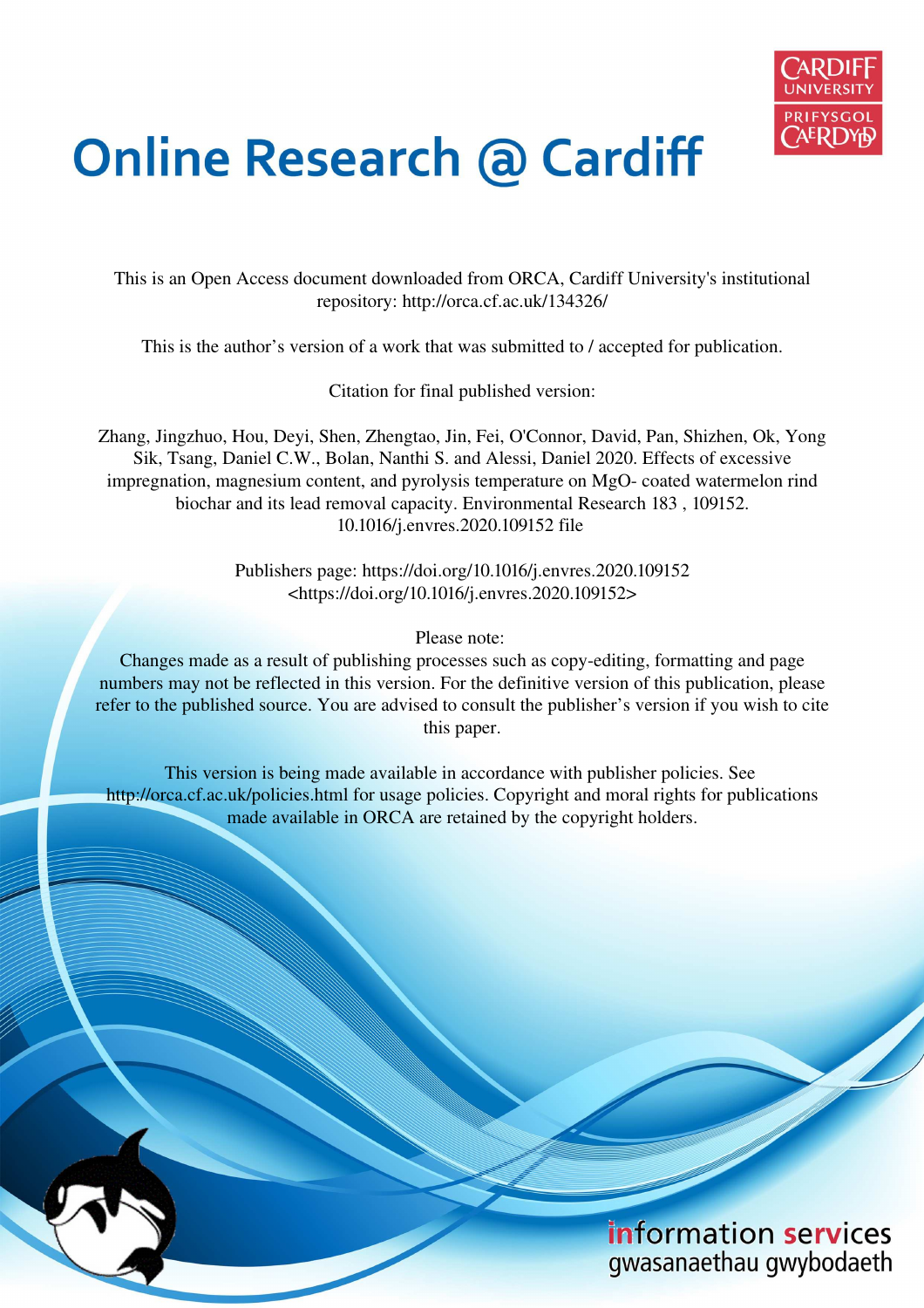# **Effects of excessive impregnation, magnesium content, and pyrolysis temperature on MgO-coated watermelon rind biochar and its lead removal capacity**

Jingzhuo Zhang<sup>1</sup>, Deyi Hou<sup>1,\*</sup>, Zhengtao Shen<sup>1,2,\*</sup>, Fei Jin<sup>3</sup>, David O'Connor<sup>1</sup>, Shizhen Pan<sup>1,4</sup>, Yong Sik Ok<sup>5</sup>, Daniel C.W. Tsang<sup>6</sup>, Nanthi S. Bolan<sup>7</sup>, Daniel S. Alessi<sup>2</sup>

<sup>1</sup> School of Environment, Tsinghua University, Beijing 100084, China

<sup>2</sup> Department of Earth and Atmospheric Sciences, University of Alberta, Edmonton T6G 2E3, Canada

<sup>3</sup> School of Engineering, University of Glasgow, Glasgow G12 8QQ, United Kingdom

<sup>4</sup> School of Chemical and Environmental Engineering, China University of Mining and Technology, Beijing 100083, China

<sup>5</sup> Korea Biochar Research Center, O-Jeong Eco-Resilience Institute (OJERI) & Division of Environmental Science and Ecological Engineering, Korea University, Seoul 02841, Republic of Korea

<sup>6</sup> Department of Civil and Environmental Engineering, The Hong Kong Polytechnic University, Hung Hom, Kowloon, Hong Kong, China

 Global Centre for Environmental Remediation, ATC Building, Faculty of Science and Information Technology, The University of Newcastle, Callaghan NSW 2308, Australia

# **\*Corresponding author:**

# **Deyi Hou,**

School of Environment,

Tsinghua University,

Beijing 100084, China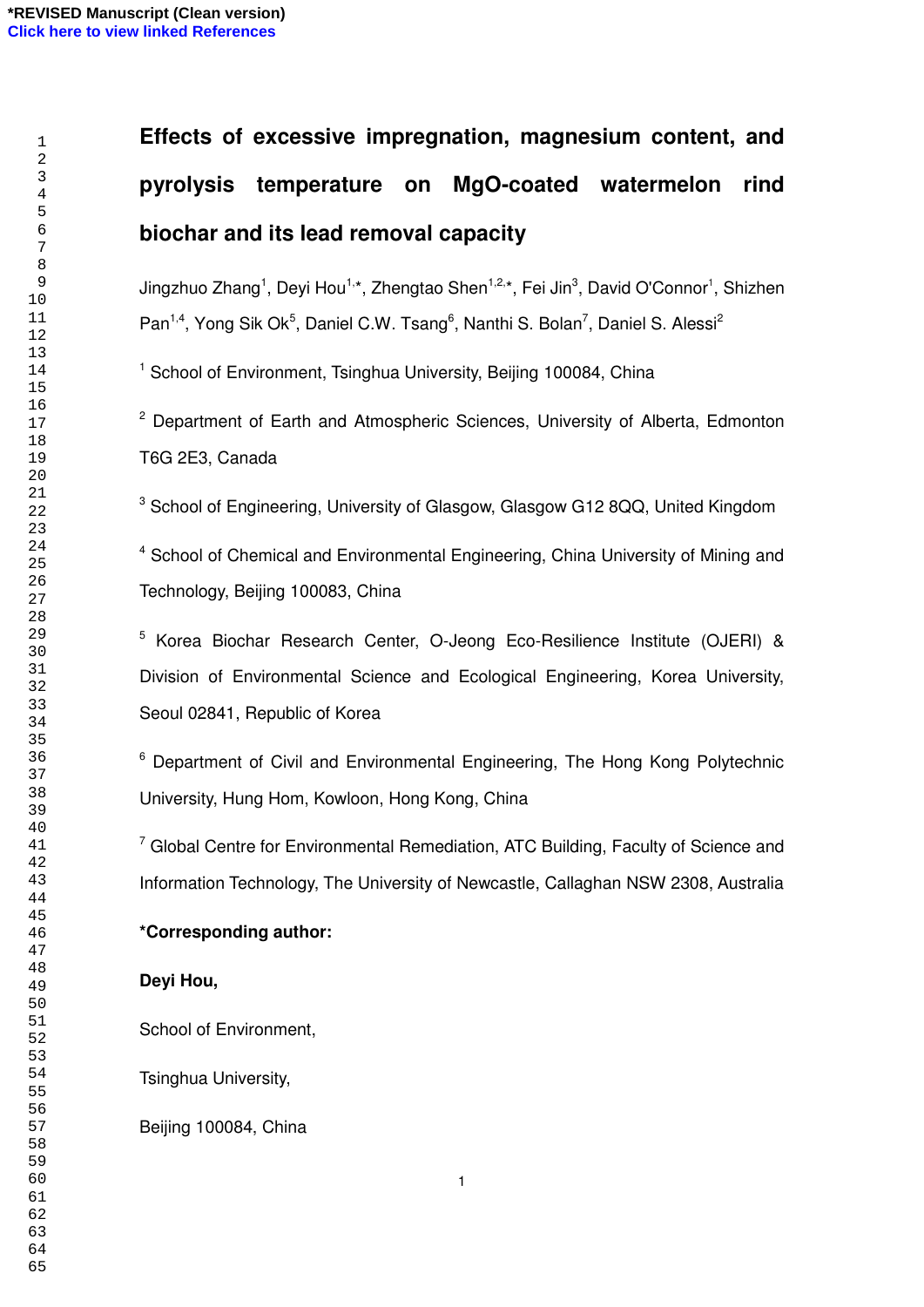Tel. +86(10) 62781159; Fax: +86(10) 62781159

E-mail: [houdeyi@tsinghua.edu.cn](mailto:houdeyi@tsinghua.edu.cn) 

# **&**

### **Zhengtao Shen,**

Department of Earth and Atmospheric Sciences,

University of Alberta,

Edmonton T6G 2E3, Canada.

Tel. +1(78) 07071868; Fax: +1(78) 07071868

E-mail: [ztshennju@gmail.com](mailto:ztshennju@gmail.com)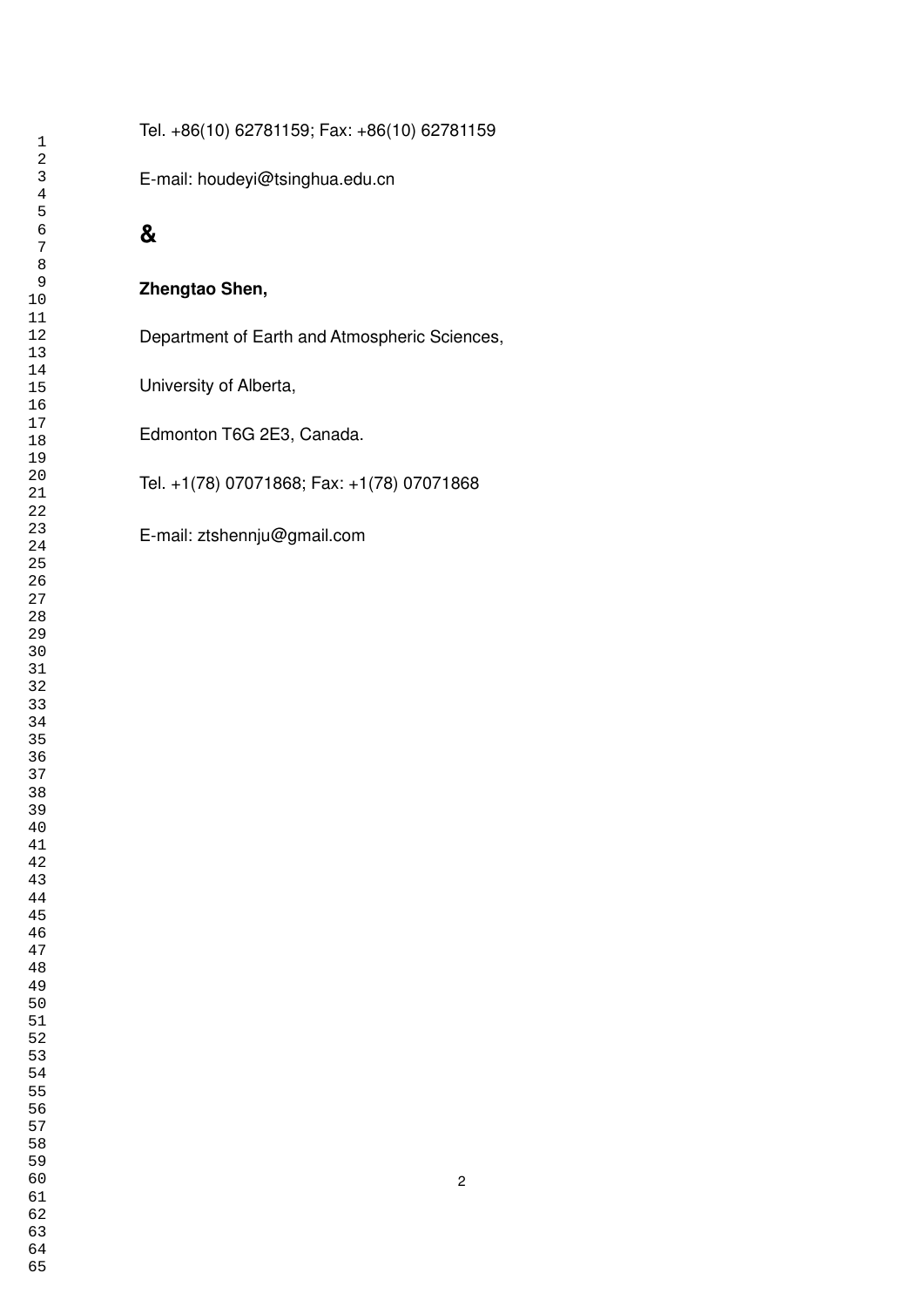#### Abstract

MgO-coated watermelon rind biochar (MWRB) is a potentially highly-effective waste-derived material in environmental applications. This research aims to provide valuable insights into the optimization of the production of MWRB for superior environmental performance. It was found that the Mg content of the MWRB could be easily controlled by adjusting the Mg/feedstock mass ratio during excessive impregnation. The BET surface area was found to first increase and then decrease as the Mg content of the MWRB (produced at 600 °C) increased from 1.52% to 10.1%, with an optimal surface area of 293  $m^2$ /g observed at 2.51%. Similarly, an optimum pyrolysis temperature of 600°C was observed in the range of 400-800 °C for a maximum surface area of the MWRB at a fixed Mg/feedstock ratio of 0.48% (resulting in MWRBs with Mg contents of 1.89-2.51%). The Pb removal capacity of the MWRB (produced at 600°C) increased with increasing Mg content, with a greatest Pb removal capacity of 558 mg/g found for the MWRB with the highest Mg content (10.1%), an improvement of 208% over the 181 mg/g Pb removal capacity of unmodified WRB produced at 600°C. The Pb removal capacity of the MWRB (produced with 1.89-2.51% Mg) was also discovered to increase from 81.7 mg/g (at 400 °C) to 742 mg/g (at 700°C), before dropping to 368 mg/g at 800 °C. These findings suggest that the MWRB can be more efficiently utilized in soil and water remediation by optimizing its synthesis conditions.

#### Keywords

Engineered/designer biochar; green/sustainable remediation; pyrolysis temperature; magnesium oxide; lead removal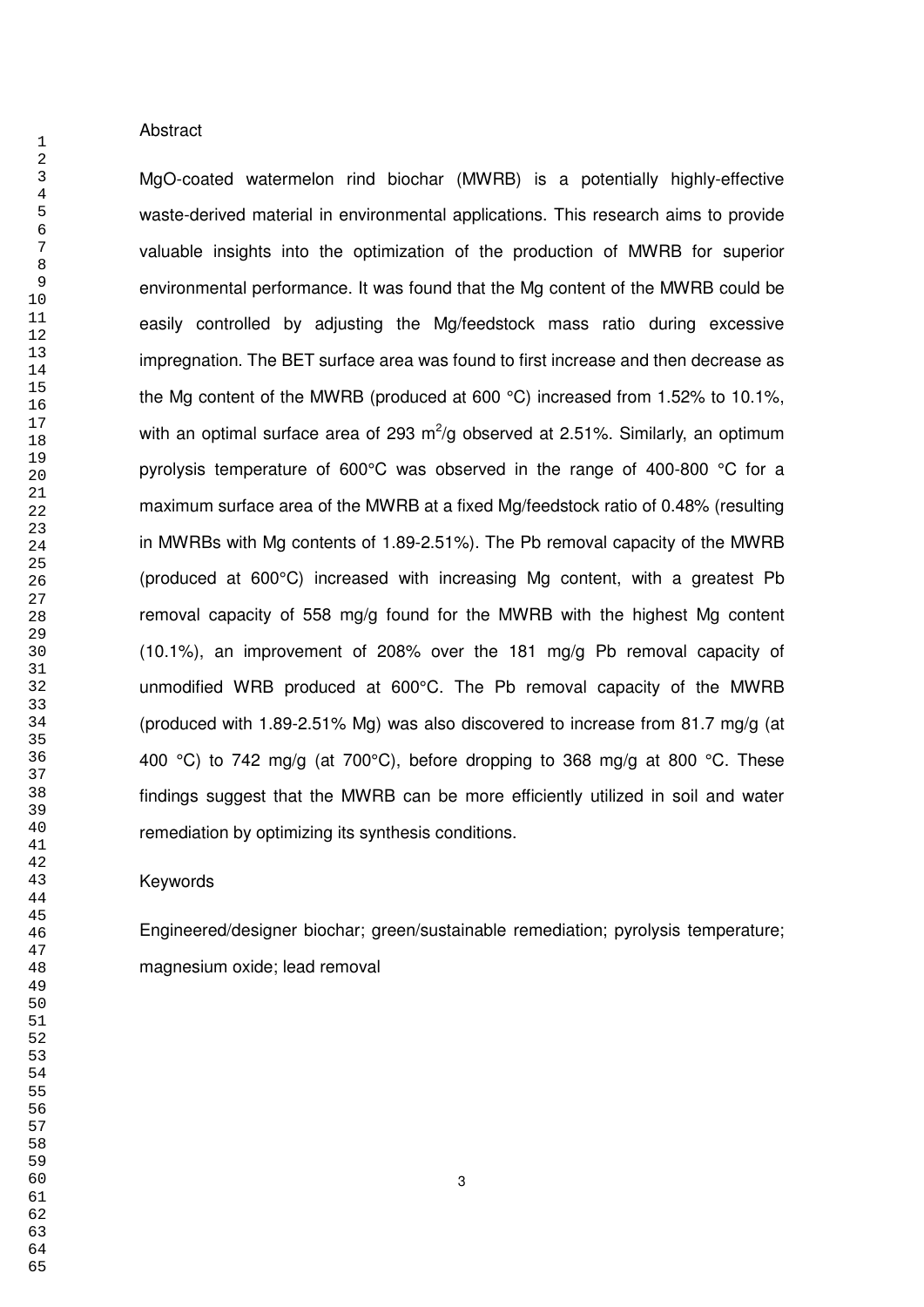1 Introduction

Heavy metals represent a widely distributed environmental concern (e.g., in soil and water) due to their presence in industrial emissions and consumer products (O'Connor et al., 2018a; Wang et al., 2019c; Zhang et al., 2018a). For example, lead (Pb) is a problematic soil and water contaminant worldwide, posing a significant hazard to human health, especially affecting the development of brain and nervous system children (Shen et al., 2018b; Wang et al., 2019b; Zhang et al., 2019). It was estimated in 2013 that 0.6% of the world's disease and approximately 853000 deaths were caused by Pb pollution (Shi et al., 2019). The development of engineered reactive materials is garnering much attention, as an ever improving approach to remediation (Kang et al., 2019; O'Connor et al., 2018b; Zhang et al., 2017b), in particular, biochar is seeing a growing interest in its use for heavy metal removal owing to its greener credentials in comparison to other energy-intensive technologies (e.g., electrokinetic remediation and soil washing) (Song et al., 2019).

Biochar, a carbon rich material, can be produced from various biomass feedstocks *via* pyrolysis in an oxygen limited environment. Because of its high surface area, alkalinity, abundant oxygen-containing functional groups, and high cation exchange capacity (CEC) (Ahmad et al., 2014; Inyang et al., 2016; Mohanty et al., 2018), biochar can be used as an effective sorbent for many heavy metals. Furthermore, biochar can be used to mitigate climate change by gathering carbon from atmosphere, or to enhance soil fertility by improving nutrient retention and moisture holding capacity (Tang et al., 2013; Yang et al., 2018). Therefore, biochar is increasingly regarded as a sustainable solution for water and soil remediation (Hou et al., 2018; O'Connor et al., 2018c; Song et al., 2019).

Although biochar has revealed good performance for a range of applications in water and soil remediation, it has not been universally effective (Chen et al., 2019b; Shen et al., 2018c; Shen et al., 2016). This means that biochars may need further improvement (engineered biochar) to reach remediation targets (O'Connor et al.,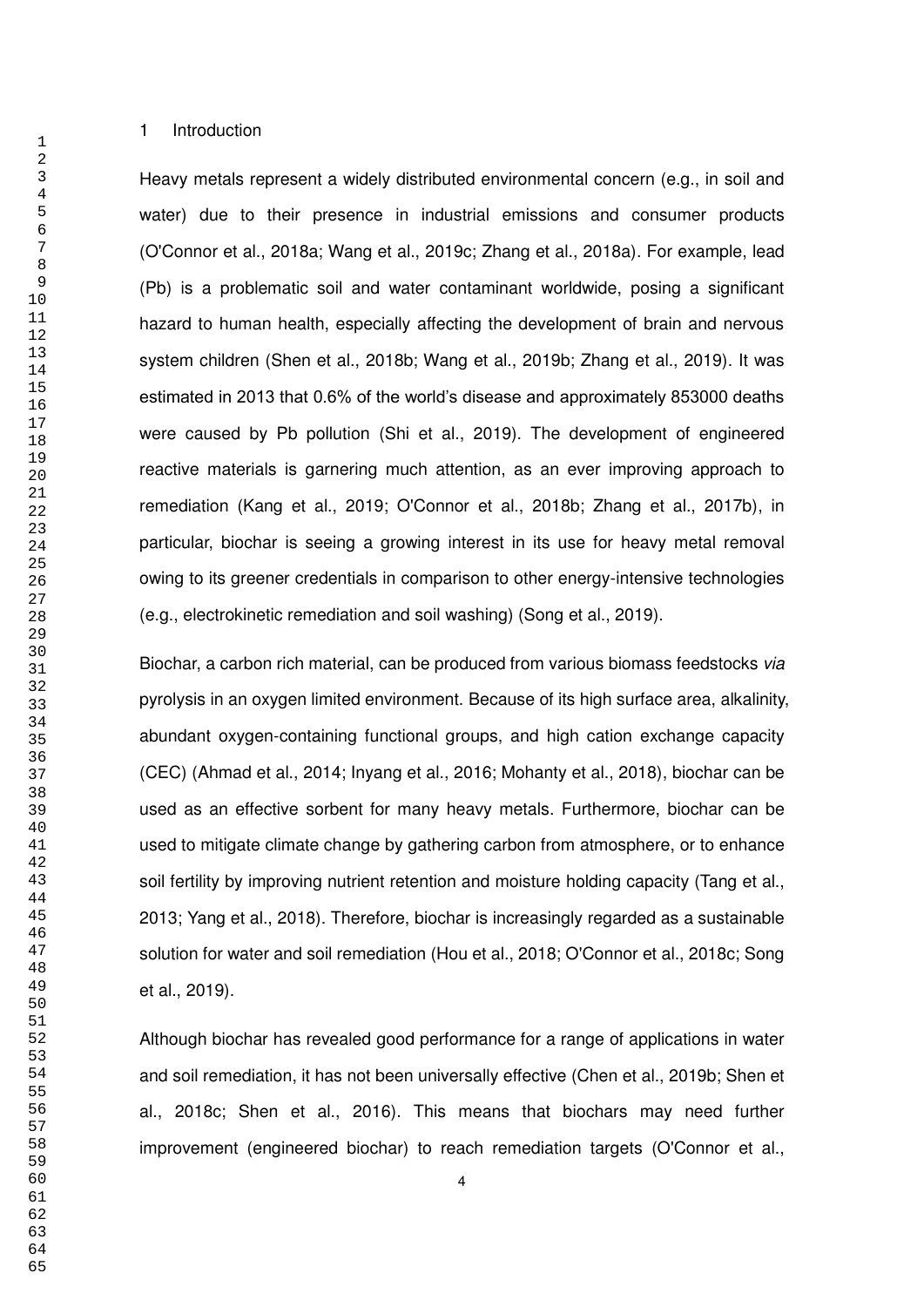2018b; Rajapaksha et al., 2016; Yao et al., 2013). Biochar can be engineered/modified through chemical, physical, impregnation, or magnetic approaches to improve its performance (Cao et al., 2018; Rajapaksha et al., 2016). Recently, MgO modified biochar, or MgO-biochar composite, has been found to be promising in environmental applications (Ling et al., 2017; Shen et al., 2019b; Zhang et al., 2012). For example, MgO coating was observed to significantly enhance the adsorption capacity of  $Cr^{6+}$  for sugarcane harvest residue biochar from 20.79 mg/g to 54.64 mg/g (Xiao et al., 2018). Likewise, MgO-coated corncob biochar was found to effectively immobilize Pb to reach Toxicity Characteristic Leaching Procedure (TCLP) regulatory levels when applied to a soil washing residue, while the original corncob biochar was ineffective (Shen et al., 2019b).

In order to coat MgO on biochar,  $MgCl<sub>2</sub>$  is typically applied to the feedstock as a pre-treatment before pyrolysis (Jellali et al., 2016; Jung and Ahn, 2016; Li et al., 2016; Ling et al., 2017; Shen et al., 2019b). Two methods have been used for the pre-treatment: "ultrasonic impregnation" and "excessive impregnation" (Wang et al., 2015c; Zhu and Zhang, 2008; Zhu et al., 2015). With the ultrasonic impregnation method the remaining MgCl<sub>2</sub> may produce large aggregates during thermal decomposition under pyrolysis, which may result in the heterogeneity of magnesium (Mg)-containing minerals on biochar and the blockage of biochar pores after synthesis (Shen et al., 2019b). In the excessive impregnation method the excess  $MgCl<sub>2</sub>$  solution is removed by filtration after thorough mixing, therefore this approach has been favored. Excessive impregnation may improve in the homogeneity of  $MgCl<sub>2</sub>$  mixing and the uniform distribution of Mg-containing minerals in biochar after pyrolysis. However, the amount of  $MgCl<sub>2</sub>$  adsorbed on the feedstock remains unclear, bringing difficulty in controlling the final Mg content in biochar.

The enhancement of MgO coating for biochar mainly involves enhanced surface area and pore structure fashioned by MgCl<sub>2</sub> activation, and increased buffering capacity owing to the MgO content (Li et al., 2016; Shen et al., 2018a). These enhanced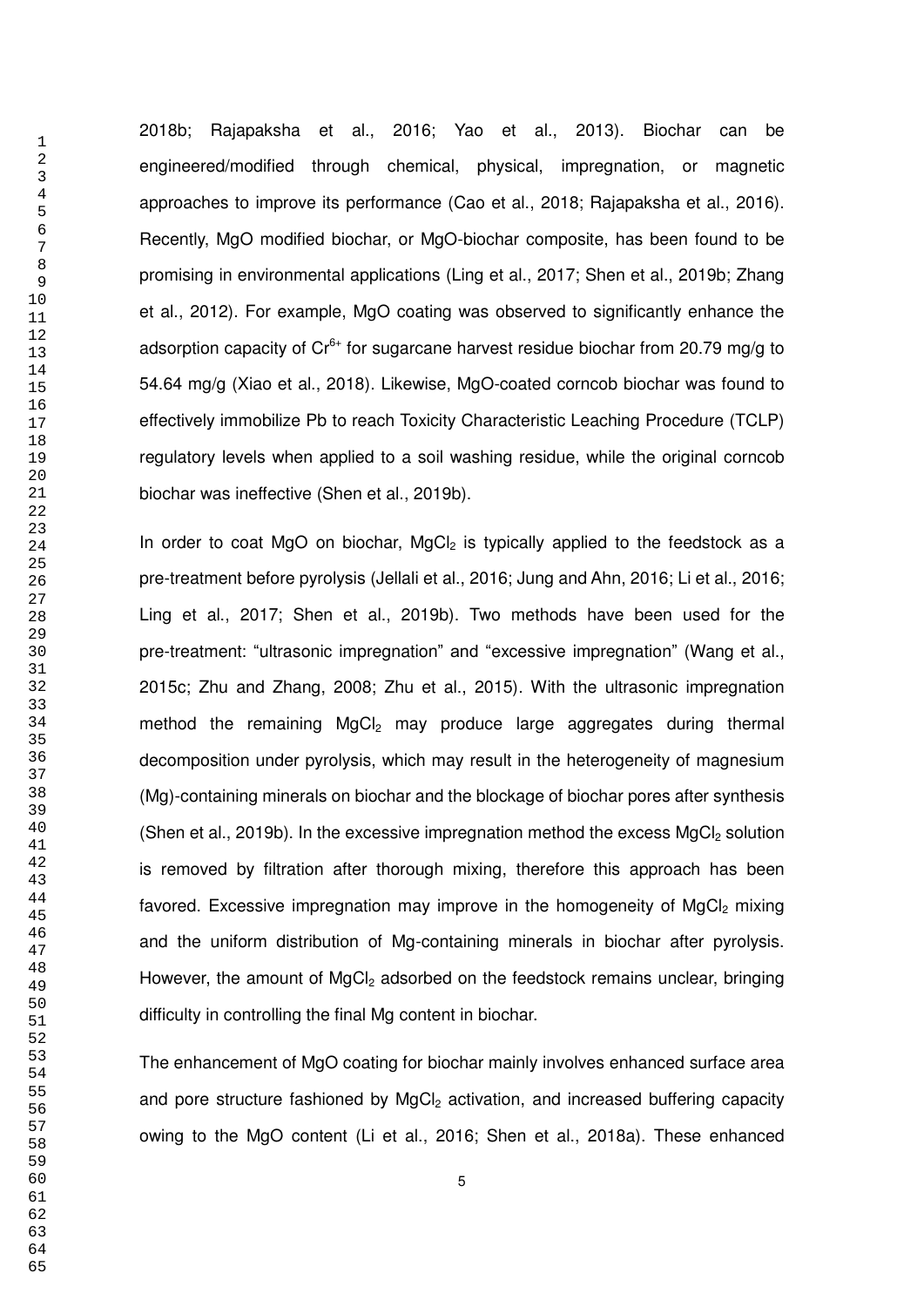properties result in biochar with better performance in environmental applications. It was observed that MgO coating (Mg content of 11.96%) greatly increased the surface area of corncob biochar from 0.07 to 26.56  $m^2/g$  (Shen et al., 2019b). In comparison, the surface areas of MgO-coated magnetic sugarcane harvest residue biochars with Mg contents from 2.12% to 20.47% were examined, and it was observed that the surface area of the engineered biochar decreased with increasing Mg content from 118 to 27.2  $m^2/g$ . These suggest that the surface area of MgO-coated biochar is closely related to its Mg content, as a result of the trade-off between fashioned pore structure by MgCl<sub>2</sub> activation and pore blockage by coated MgO.

The maximum pyrolysis temperature also plays an important factor determining the properties of MgO modified biochar. The temperature will determine the degree to which the MgCl<sub>2</sub> solution will thermally decompose, and the amount of MgO produced. The heating temperature also influences the formation of intermediate products (Huang et al., 2011), and the purity, crystal structure, and reactivity of MgO (Huang et al., 2011; Wang et al., 2019a). In addition, the properties of biochar itself are also significantly affected by pyrolysis temperature (Shen et al., 2019a; Suliman et al., 2016; Zhao et al., 2018).

In view of these considerations, the effects of excessive impregnation, Mg content, and pyrolysis temperature on the characteristics of MgO-coated watermelon rind biochar (MWRB) were investigated. Watermelon rind was used as the feedstock based on pre-trial investigations, watermelon rind biochar (WRB) revealing significantly higher adsorption capacities for heavy metals among the different fruit wastes tested (watermelon rind, pomelo peel, banana peel, mandarin orange peel, and sugarcane peel). As a common and abundant agricultural by-product, watermelon rind is rich in ash and carbohydrates, giving WRB the potential to have excellent performance in soil and water remediation (Lam et al., 2016). However, the surface area of WRB was found to be relatively small. The objective of this work is to find out the optimal synthesis parameters to produce MWRB with the highest surface area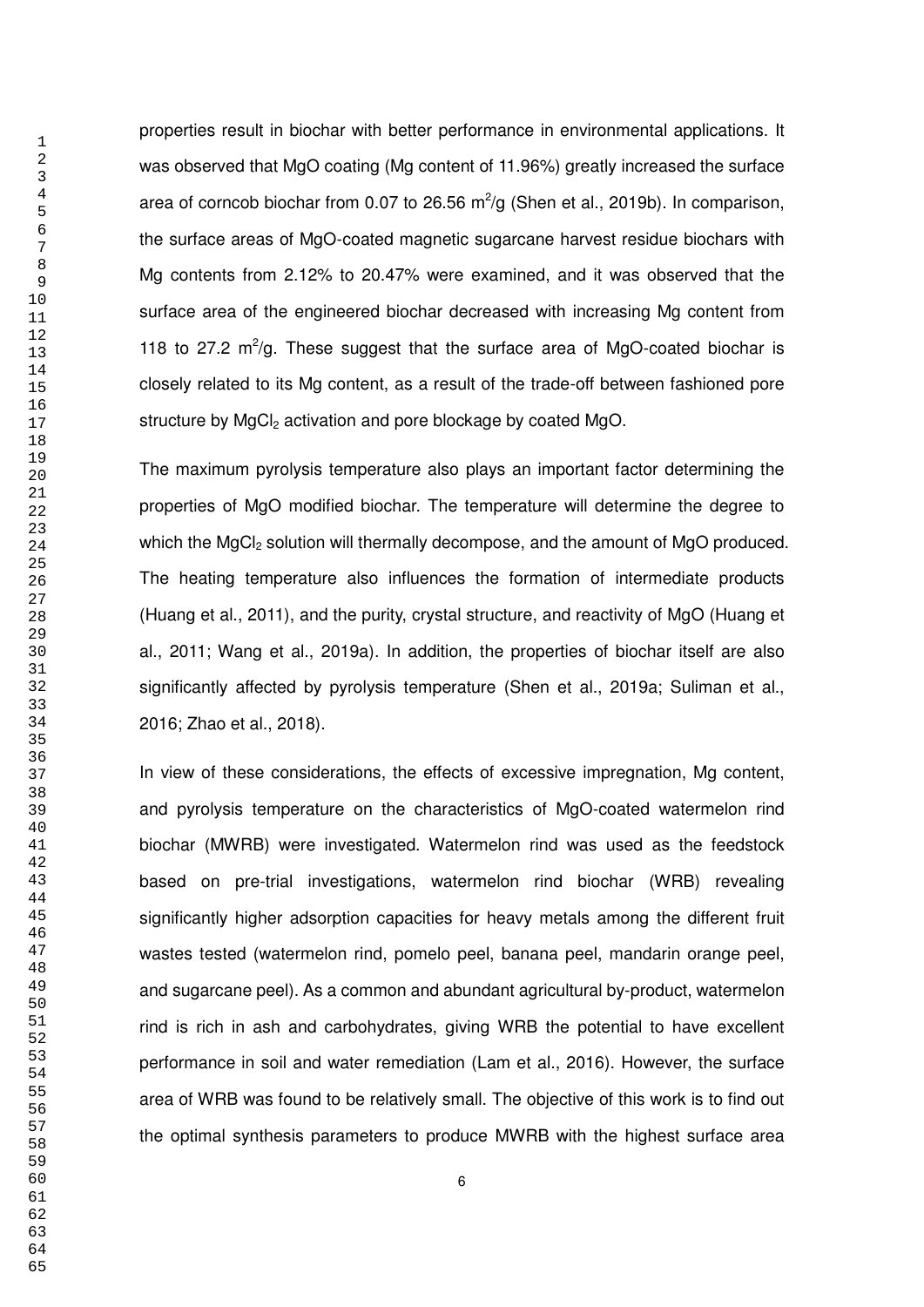and most outstanding performance in heavy metal removal.

#### 2 Materials and methods

#### 2.1 Synthesis of MgO modified watermelon rind biochar

The watermelon rind was obtained from Zhaolanyuan Canteen, Tsinghua University, Beijing, China. The watermelon rind was oven dried at 80°C for 48 h, and then crushed and sieved through #20 mesh ( $\leq$  0.83 mm). The feedstock was pretreated by MgCl<sub>2</sub> using excessive impregnation (Wang et al., 2015c), involving 10 g of watermelon rind added to 200 mL of MgCl<sub>2</sub> solution, and agitated at 240 rpm for 24 h by magnetic stirrer. After stirring, the treated feedstock and excess  $MgCl<sub>2</sub>$  solution were separated by vacuum filtration. The filtration residue was oven dried at 80°C for 24 h, crushed and sieved through  $#40$  mesh ( $\leq 0.83$  mm).

The dried mixture was pyrolyzed in a muffle furnace with the heating rate of  $10^{\circ}$ C/min from room temperature to 600°C (or designated highest temperatures for the temperature-dependence study), and maintained for 1 h (Shen et al., 2019b; Wang et al., 2015b). The produced biochar was washed with deionized water three times, and oven dried at 80 $^{\circ}$ C for 24 h. The dried biochar was sieved ( $\leq$  0.38 mm) and stored in sealed sample bags.

2.2 Effects of excessive impregnation, magnesium content, and pyrolysis temperature

To assess if the Mg content of MWRB could be controlled, various MgCl<sub>2</sub> concentrations were used (0.005, 0.01, 0.05, 0.1, and 0.3 M), corresponding to Mg/feedstock mass ratios of 0.24%, 0.48%, 2.4%, 4.8%, and 14.4%.

In order to assess the effect of pyrolysis temperature on the properties of MWRB, it was produced at 400, 500, 600, 700, and 800 $^{\circ}$ C with the MgCl<sub>2</sub> solution concentration fixed at 0.01 M (0.48% Mg/feedstock mass ratio). For comparison, unmodified WRB was also produced at the same designated temperatures.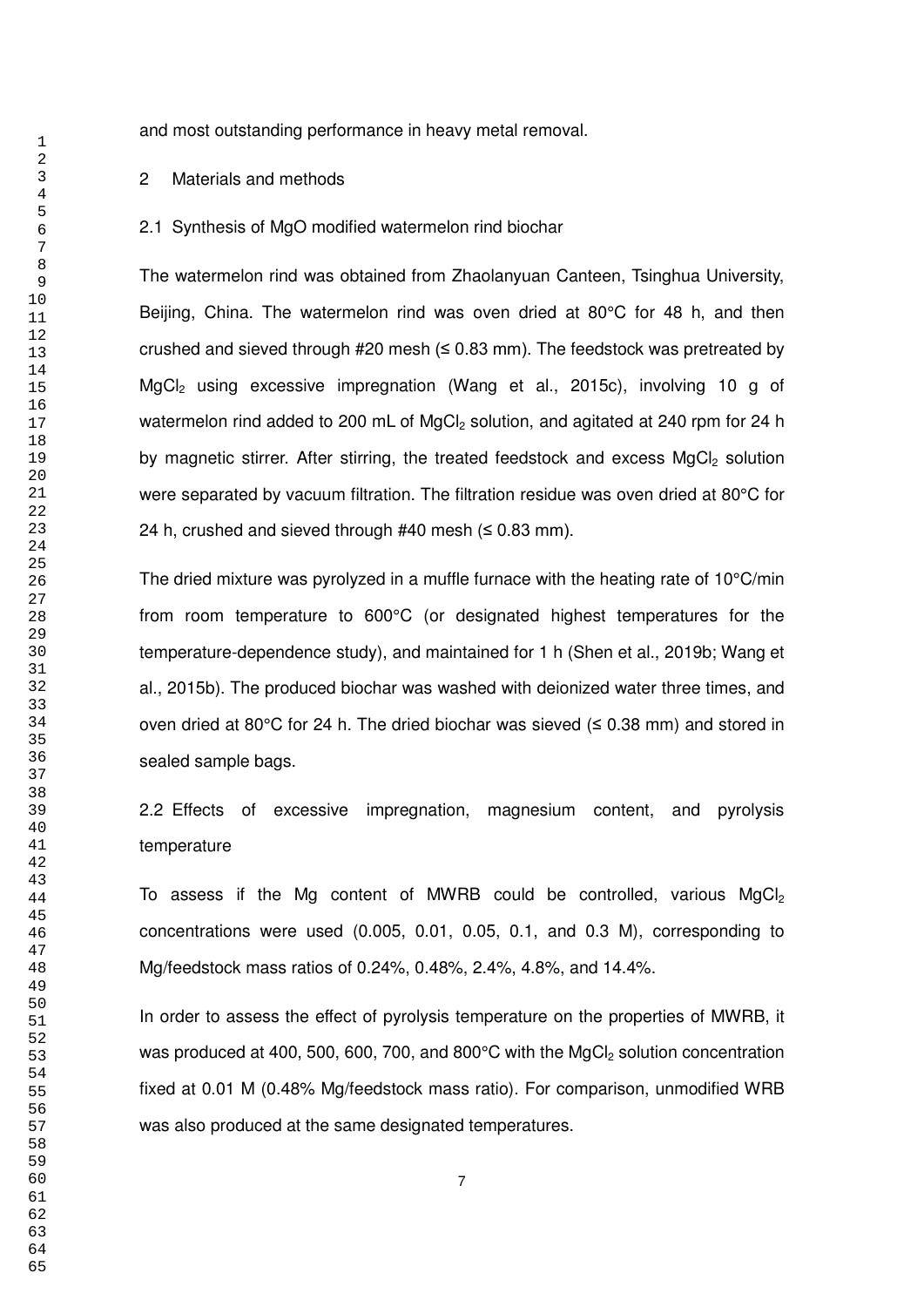#### 2.3 Biochar characterization

After obtaining the biochars under different conditions, they were thoroughly characterized. The details of the characterization are presented in the supporting information (SI). Briefly, the biochar pH was measured in aqueous solution with a pH meter; the BET surface area was measured by  $N_2$  adsorption/desorption; the Mg content was determined by acid digestion and inductively coupled plasma optical emission spectrometry (ICP-OES); the molecular structure was tested by Fourier transform infrared spectroscopy (FTIR); and, the mineral composition was analyzed by X-ray diffraction (XRD).

#### 2.4 Lead removal test

Removal tests were carried out in order to understand the ability of the MWRBs to remove Pb. Pb was selected as a representative heavy metal contaminant, because unmodified WRB revealed a higher adsorption capacity for Pb among different heavy metals and there is an urgent need to remediate lead in soil and water as mentioned. For each removal test, 0.1 g of biochar was added to 20 mL of 50 mM  $Pb(NO<sub>3</sub>)<sub>2</sub>$ solution. The mixture was shaken at 250 rpm for 24h to reach adsorption equilibrium. The aqueous solution was separated from the solids by centrifugation at 4000 rpm for 4 min and filtration (0.22 μm), and analyzed for Pb concentration by ICP-OES.

#### 2.5 Quality assurance and statistical analysis

Experiments were conducted in duplicate, apart from XRD and FT-IR tests owing to cost and time restrictions. Mean and standard deviation data are presented for duplicated experiments.

#### 3 Results and discussion

# 3.1 Effect of excessive impregnation on Mg content of biochar

The unmodified WRB had an Mg content of 0.62%, and the Mg content of the MWRBs increased from 1.52% to 10.1% by increasing the initial Mg/feedstock ratios (Figure 1).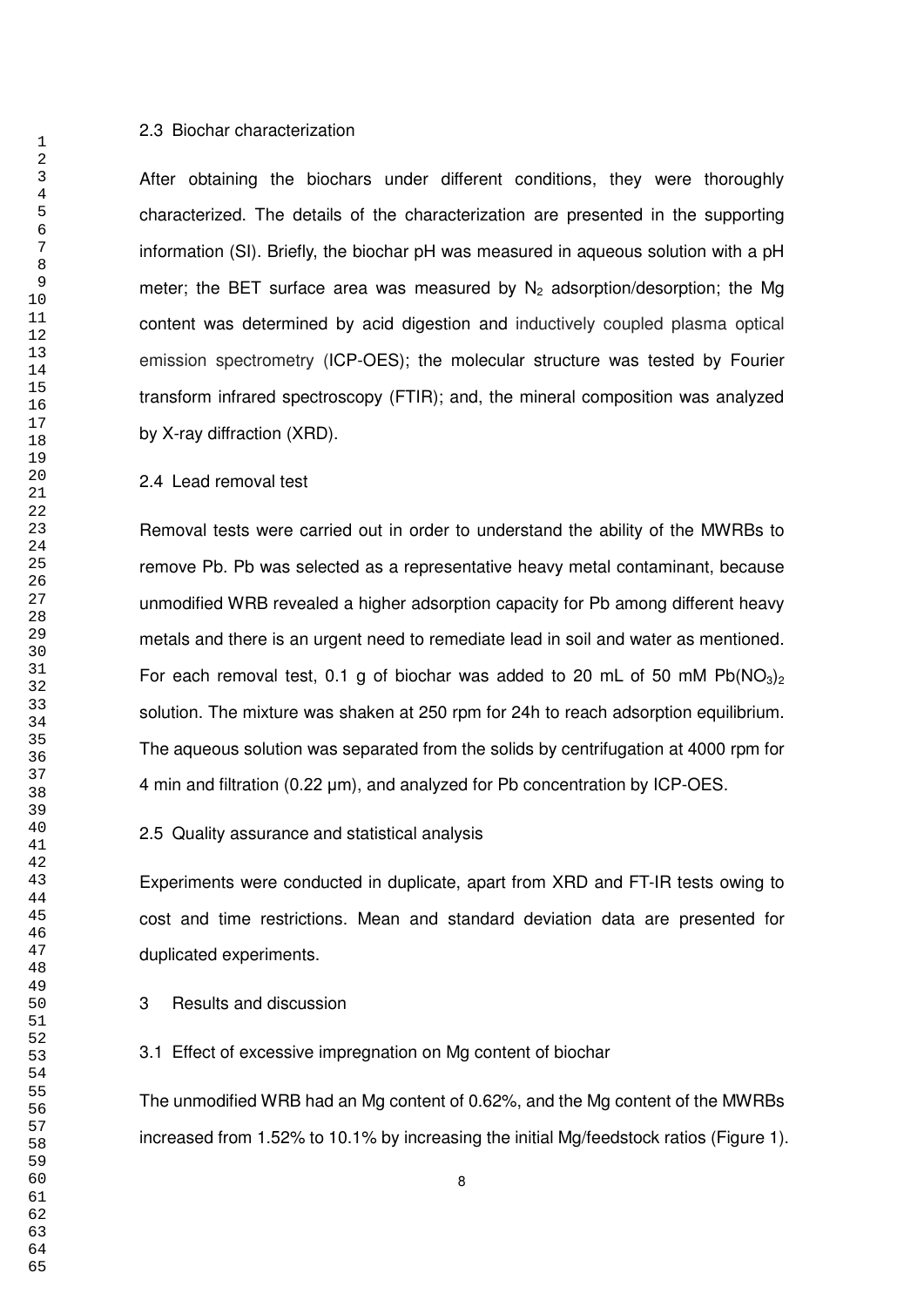Although the observed increasing trend in Mg content was not linear, tailing off at higher Mg/feedstock ratios, it can be seen that the Mg content coated on MWRB is directly proportional to the initial Mg/feedstock mass ratio, and so it can be controlled accordingly. A simple logarithmic relationship (Equation 1) with  $R^2$  of 0.982 can be obtained between Mg content of MWRB and initial Mg/feedstock mass ratio, which can be referred for future studies.

 $y=3.51\ln(x+1.28)$  Equation 1



Figure 1 Mg content of MgO-coated watermelon rind biochars (MWRBs) synthesized using excessive impregnation pretreatment at different initial Mg/feedstock mass ratios (0 represents raw watermelon rind biochar (WRB))

3.2 Effect of Mg content on biochar characteristics

The effect of Mg content on the BET surface area and Pb removal capacity of the MWRBs is shown in Figure 2. Regarding the BET surface area, the unmodified WRB had a low surface area of 1  $m^2/g$ , suggesting a poor porous structure. The modification significantly enhanced the surface area of MWRB, climbing to a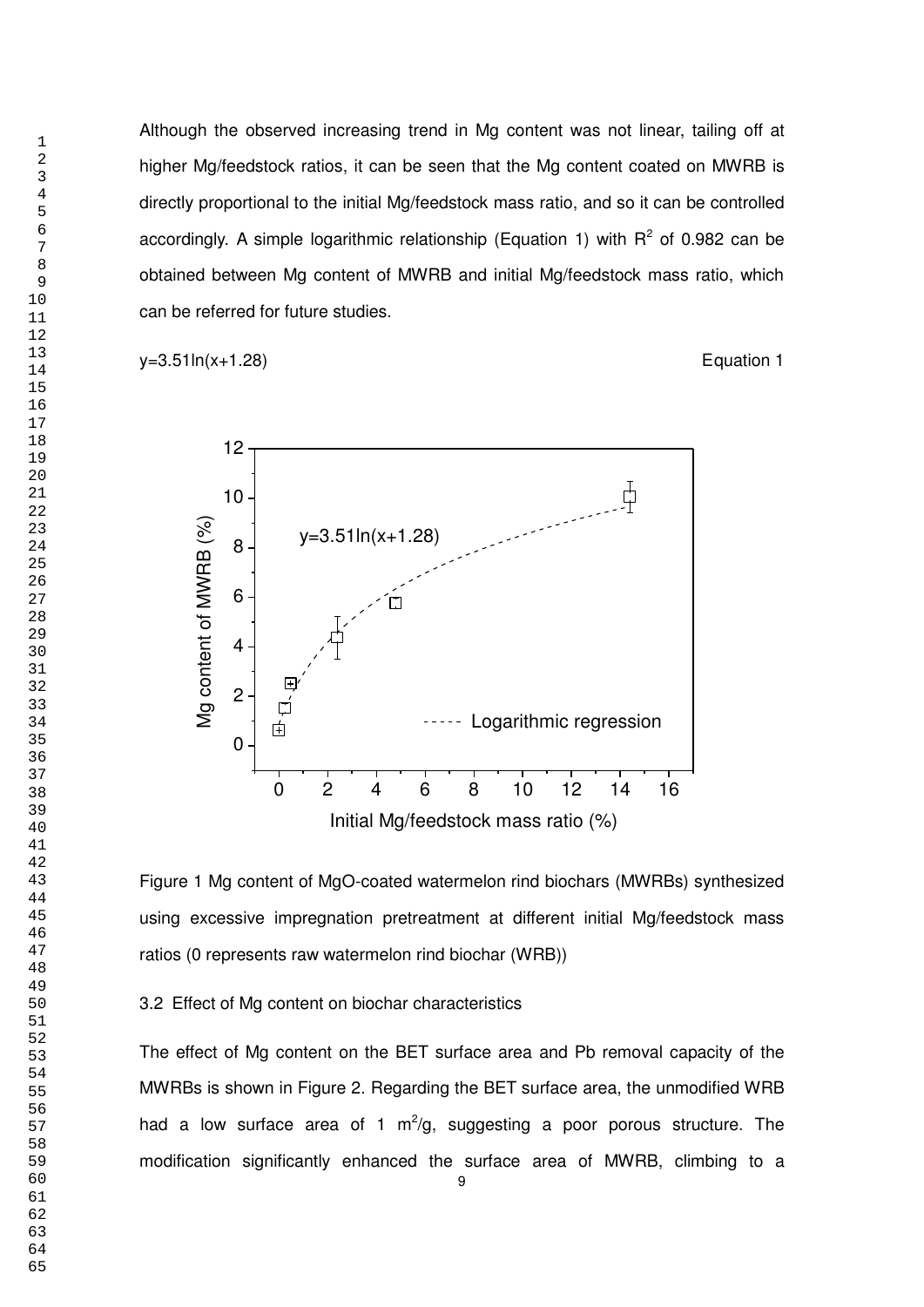maximum of 293 m<sup>2</sup>/g for the MWRB with 2.51% Mg coating. It dropped to 150 m<sup>2</sup>/g when Mg content of MWRB increased to 4.38%, and then gradually decreased to 86.1  $m^2$ /g at 10.1% Mg. Therefore, an optimal Mg content for the highest BET surface of MWRB was observed within the investigated range



Figure 2 Effects of Mg content on the BET surface area and Pb removal capacity of MgO-coated watermelon rind biochars (MWRBs)

The MgCl<sub>2</sub> pretreatment activated the resultant biochar pore structure because it can strongly dehydrate carbohydrate polymers (Li et al., 2016), resulting in the accelerated release of volatile matter and the formation of open pores under heating (Shen et al., 2019b). However, with greater  $MgCl<sub>2</sub>$  concentrations, the thermal decomposition of hydrated MgCl<sub>2</sub> results in the formation of excess MgO and other intermediate products (Huang et al., 2011) that block pores, leading to decreased biochar surface area. Li et al. (2016) investigated the surface area of magnesium magnetic sugarcane harvest residue biochar, and they observed an optimal BET surface area at an Mg content of 2.12% over an Mg content range of 0.43-20.47% (Li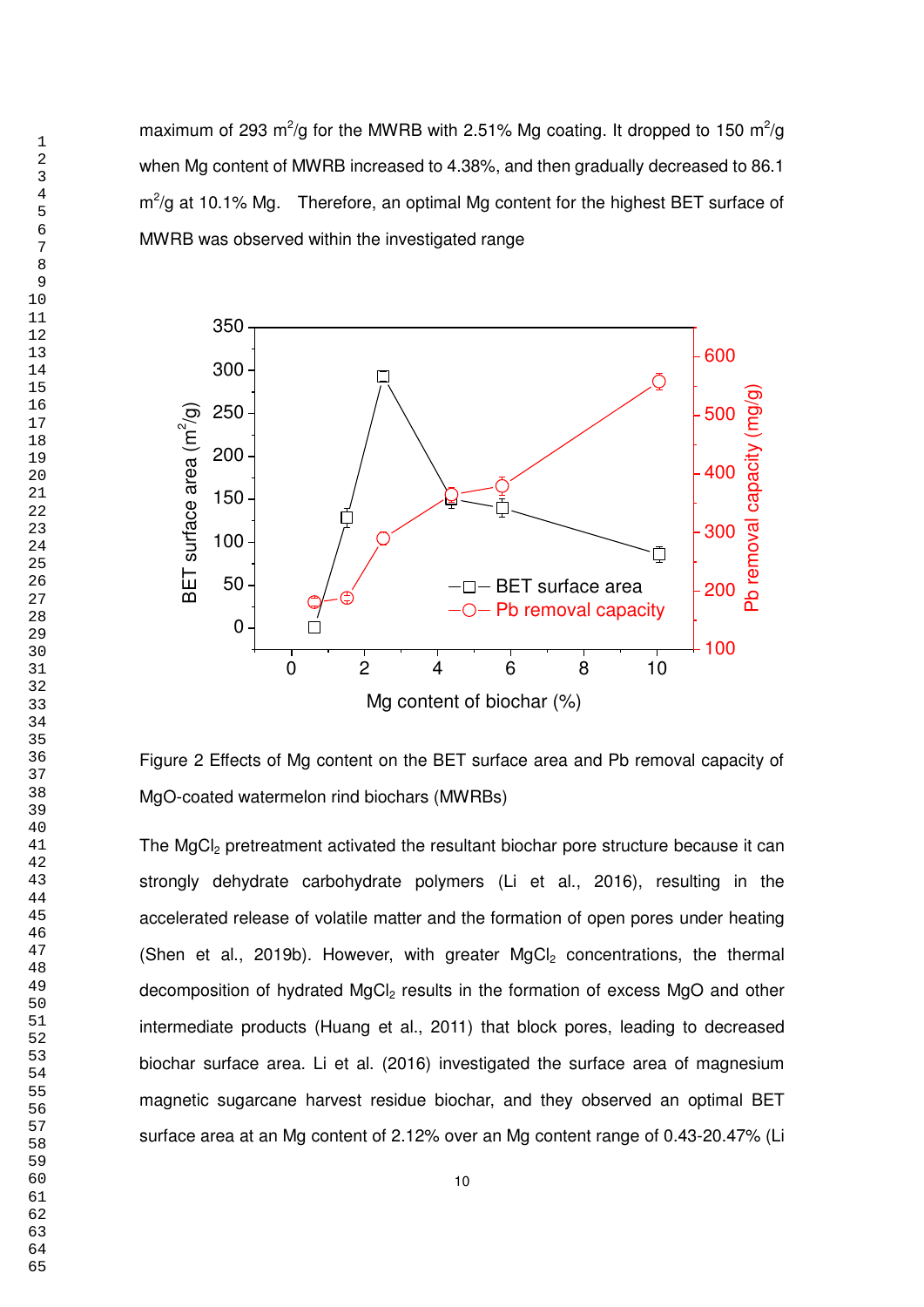et al., 2016). Their finding corroborates the finding of present study, with a similar optimal biochar Mg content. The pH values of all MWRBs was in the range of 10.49-10.72 (Figure S1), which was similar to the unmodified WRB (10.98), suggesting the modification did not significantly alter the pH of biochar.

The XRD patterns of WRB and MWRBs are shown in Figure 3. The unmodified WRB revealed the presence of KCl and aphthitalite  $((K,Na)_3Na(SO_4)_2)$ . Potassium (K) and sodium (Na) are abundant elements in watermelon rind (Egbuonu, 2015). Therefore, the formation of minerals containing K and Na after pyrolysis could be expected (Li et al., 2019; Shen et al., 2017a; Shen et al., 2017b). After modification, characteristic peaks of MgO (Jin and Al-Tabbaa, 2014a) occurred on the XRD patterns, with their strength significantly increasing with increased Mg content, suggesting successful coating of MgO, and the MgO content being directly related to the Mg content. As the MWRB Mg content increased to 10.1%, two new peaks representing Mg(OH)<sub>2</sub> occurred on the XRD pattern. This may be due to the greater energy demand for thermal decomposition of hydrated  $MgCl<sub>2</sub>$ , and, therefore, a certain amount of  $Mg(OH)$ <sub>2</sub> was formed as an intermediate product (Huang et al., 2011). This assumption is supported by the previous finding that  $Mg(OH)_2$  formed during the thermal decomposition of hydrated  $MgCl<sub>2</sub>$  and corncob mixture at a Mg content of 17.9% (Shen et al., 2019b). Due to the introduction of chlorine (Cl) with Mg, the strength of the peaks representing KCl also increased with increasing Mg content. However, at Mg contents higher than 5.76%, their strength decreased because the formed MgO will have diluted the KCl concentrations, and it may also have coated over the KCl surfaces. These may also explain the decrease in the peak intensity representing  $(K,Na)_3Na(SO_4)_2$ .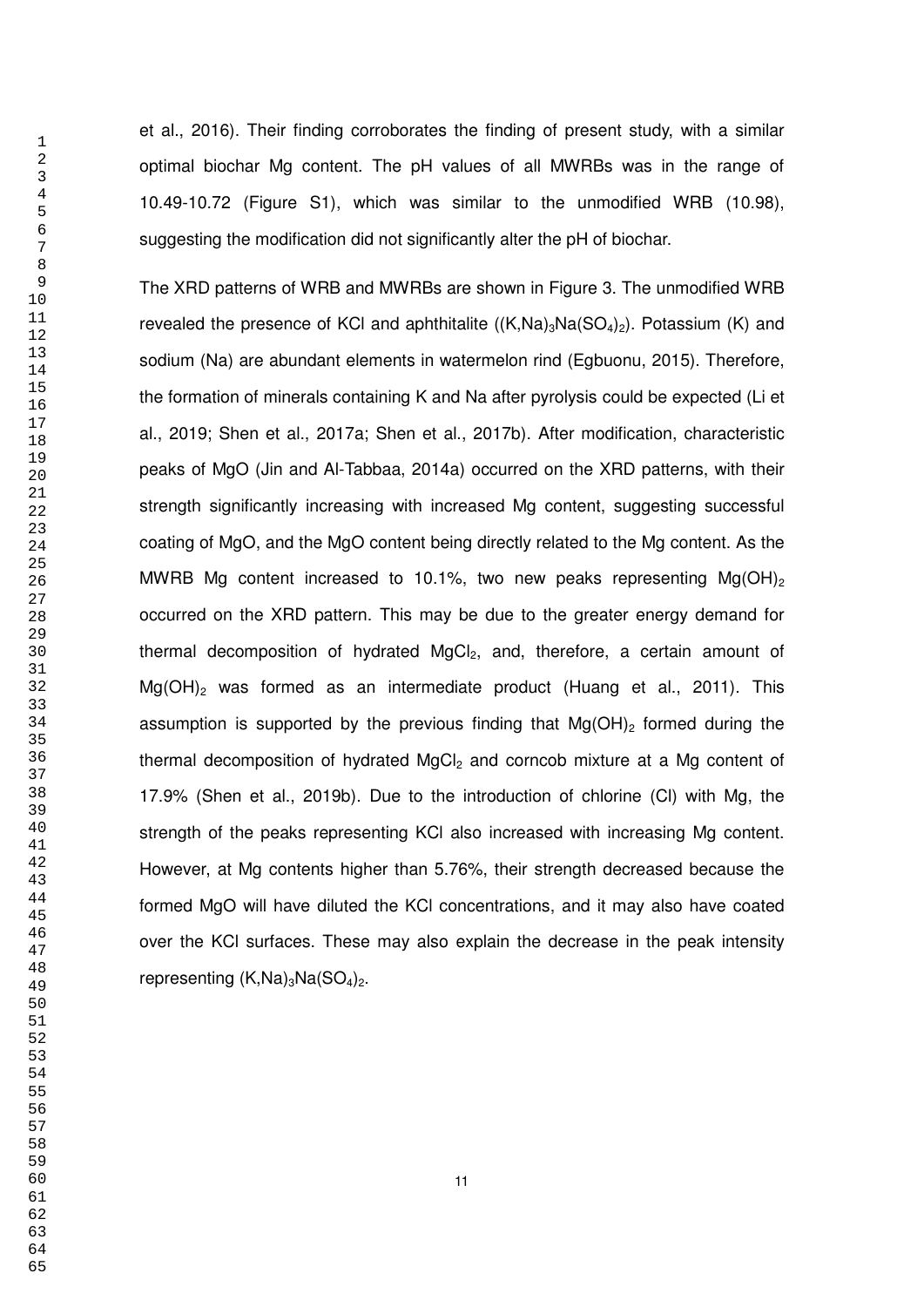

Figure 3 XRD patterns of watermelon rind biochar (WRB) and MgO-coated watermelon rind biochars (MWRBs) with different Mg content (the numbers in brackets represent PDF card numbers)

The FTIR spectra of WRB and MWRBs with different Mg contents are shown in Figure 4. Two peaks were observed for WRB. The peaks at 1570  $cm^{-1}$  represent aromatic C=C, which were typically observed for plant-based biochar (Wang et al., 2017; Zhang et al., 2017a). The peaks at 1060  $cm^{-1}$  are attributed to aliphatic C-O-C originated from the raw watermelon rind (Jawad et al., 2018), which are also typical FTIR peaks for biochar (Shen et al., 2018d). After modification, the aromatic C=C peak (1060 cm-1) significantly strengthened as the Mg content of biochar increased to 2.51%. Similarly, the peaks representing substituted aromatic C-H (1040  $cm^{-1}$ ) (Keiluweit et al., 2010) was greatly enhanced after modification. Three new peaks representing aromatic C-H (870, 810, and 750  $cm^{-1}$ ) occurred on the FTIR spectra of MWRBs. These suggest that the aromaticity of biochar was significantly enhanced after modification. As mentioned, the presence of  $MgCl<sub>2</sub>$  activates biochar during heating, facilitating the volatilization of organic materials. The increased volatilization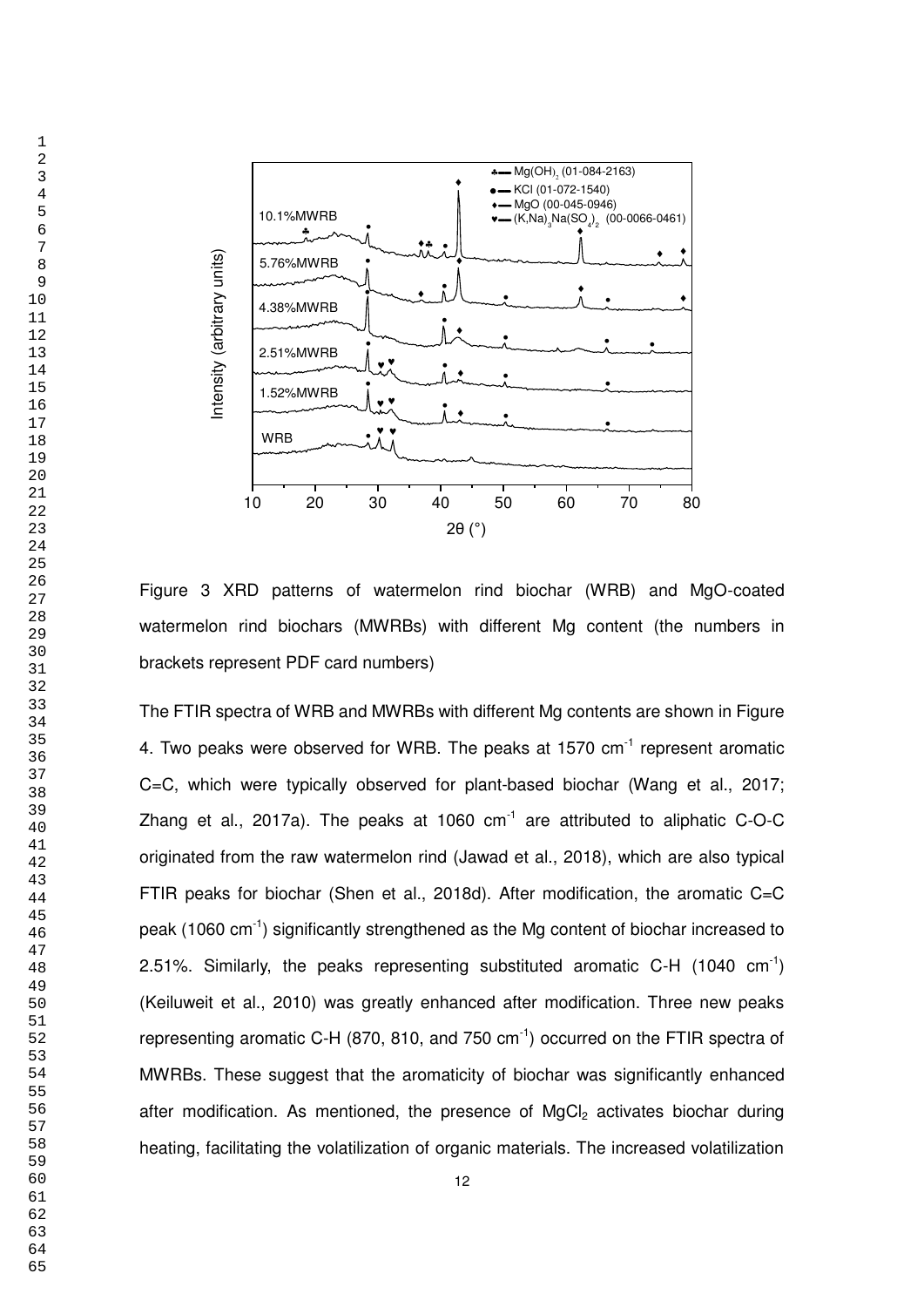resulted in the increased aromatic structure of biochar. It was observed that 2.51% Mg was the optimal content for a maximum surface area of MWRB (Figure 2). The FTIR results further confirm this, because all the peaks (1060, 1040, 870, 810, and 750  $cm^{-1}$ ) related to aromatic C on FTIR spectra reached their highest strength for the MWRB with 2.51% Mg content. These peaks decreased for MWRB with further Mg content, suggesting that the activation efficiency decreased. Another plausible reason may be the MgO on the biochar surface affecting the detection of aromatic C by the FTIR test. Carboxylic and phenolic groups were not observed, because they have already decomposed at such high pyrolysis temperature (Keiluweit et al., 2010).



Figure 4 FTIR spectra of watermelon rind biochar (WRB) and MgO-coated watermelon rind biochars (MWRBs) with different Mg content

3.3 Effect of pyrolysis temperature on biochar characteristics

The effects of pyrolysis temperature on the BET surface area and Mg content of MWRBs are shown in Figure 5. The surface area of MWRB drastically increased as the maximum pyrolysis temperature was increased from 400 to 600°C, peaking at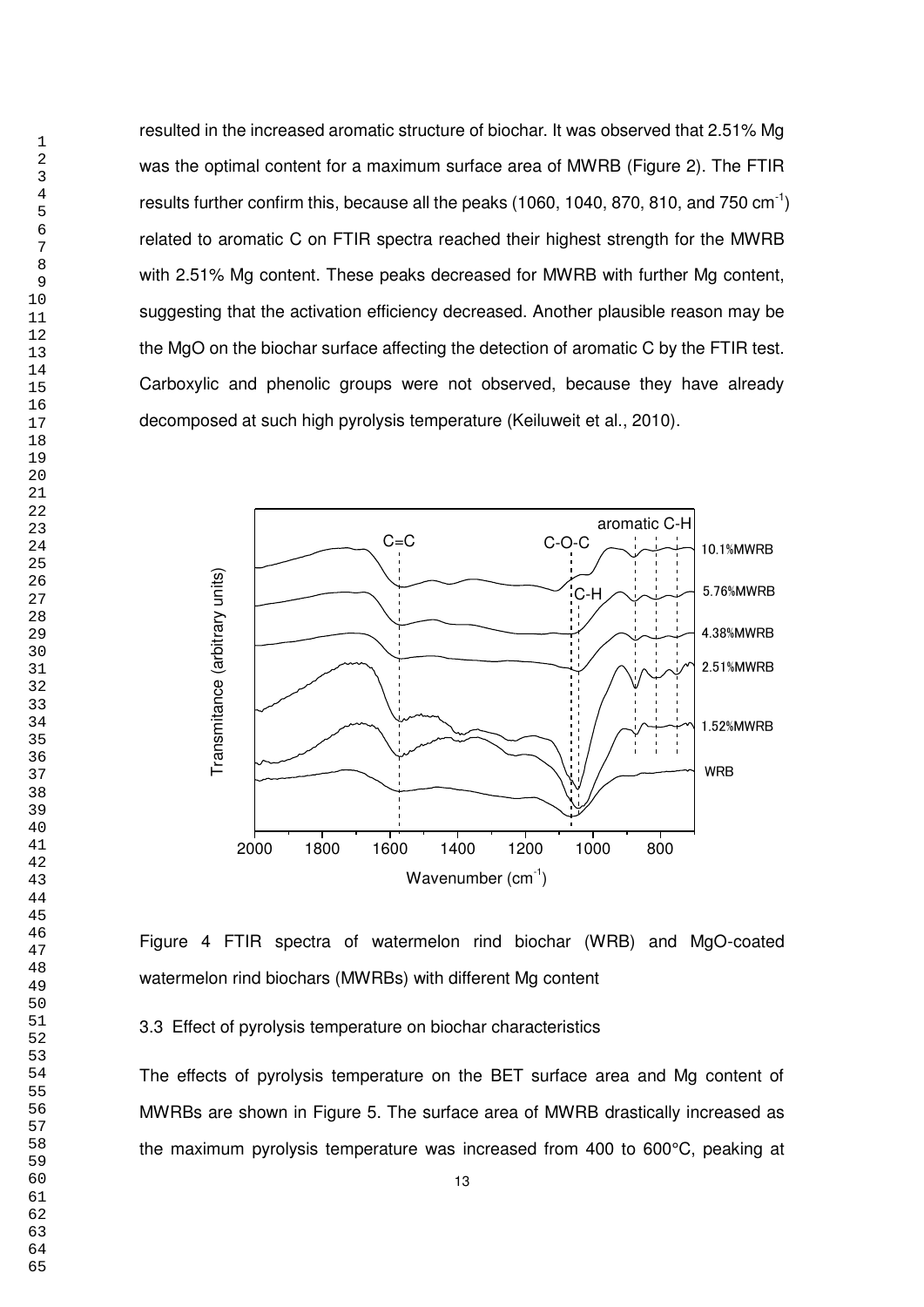600°C (293 m<sup>2</sup>/g). It slightly decreased to 250 m<sup>2</sup>/g at 700°C and then dropped to 59.8  $m^2$ /g at the final pyrolysis temperature of 800°C. Optimal pyrolysis temperatures for maximum surface area have also been observed in the range of 500-900°C in previous studies (Antal et al., 2003). At relatively low temperatures (< 600°C), an increase of pyrolysis temperature facilitates the volatilization of organics and therefore increases the porosity of the formed biochar (Zhao et al., 2018). However, at higher temperatures, further increases in temperature can result in blocked pores due to greater ash formation, and micropores shrink leading to a reduction in the open porosity (Antal et al., 2003).

It is of note that the unmodified WRB had a BET surface area of only 1  $m^2/g$ , therefore, it can be inferred that the  $MgCl<sub>2</sub>$  greatly contributed to the volatilization of the organics in watermelon rind, aiding the development of biochar porosity. The Mg content of the MWRBs produced at different temperatures were in the range of 1.89-2.51%, as the original Mg/feedstock ratio for the MWRBs produced at different temperatures was fixed at 0.48%. This suggests that the biochar yield at the temperature range of 400-800°C did not vary significantly, which is in line with previous findings that the yield of rice straw biochars produce in the range of 500-700°C (Shen et al., 2019a).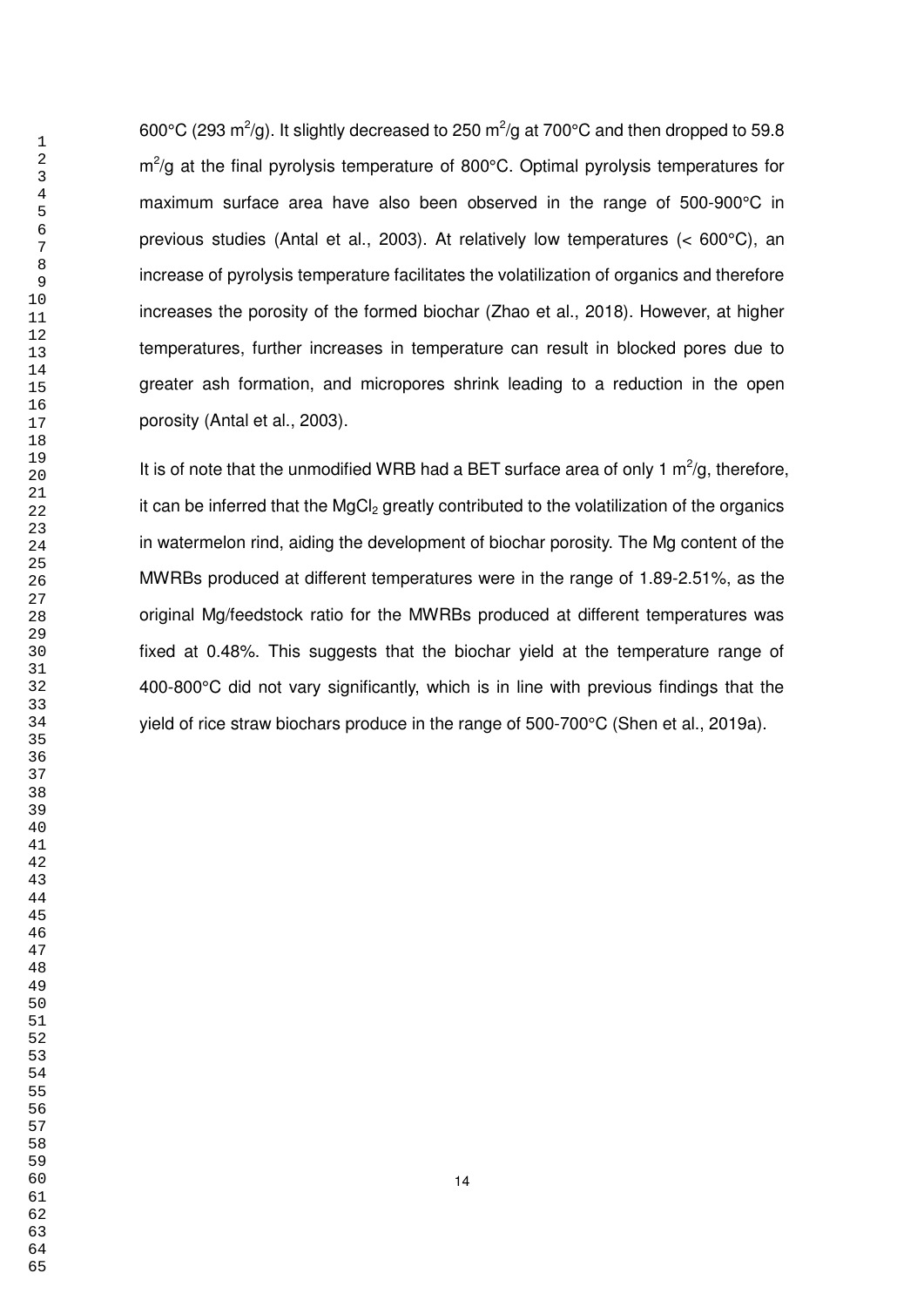

Figure 5 Effects of pyrolysis temperature on the BET surface area and Mg content of MgO-coated watermelon rind biochars (MWRBs) (Mg/feedstock mass ratio of 0.48%)

The XRD patterns of the MWRBs produced at different temperatures are shown in Figure 6. The MgO peaks for MWRBs produced at 500-800°C were similar, suggesting similar MgO contents. However, MgO peaks were not observed for MWRB produced at 400 $^{\circ}$ C, because the thermal decomposition of hydrated MgCl<sub>2</sub> to MgO happens at temperatures greater than 360-412°C (Huang et al., 2011). For the MWRBs produced at 500-800 $^{\circ}$ C, the thermal decomposition of hydrated MgCl<sub>2</sub> was complete, therefore, the produced MgO content was similar.

The KCl peak in MWRBs produced at 500-700°C was similar, however its strength was significantly weaker for those produced at 400°C and 800°C. At 400 °C, the K was generally in the form of carboxylates, with relatively small amounts of KCl formed (Dodson, 2011). At 800 °C, the CI may have volatilized in the form of HCI, and K may exist in the form of  $K_2O$ , which may not be detected by XRD tests due to the relatively low concentration (Dodson, 2011; Shen et al., 2019b).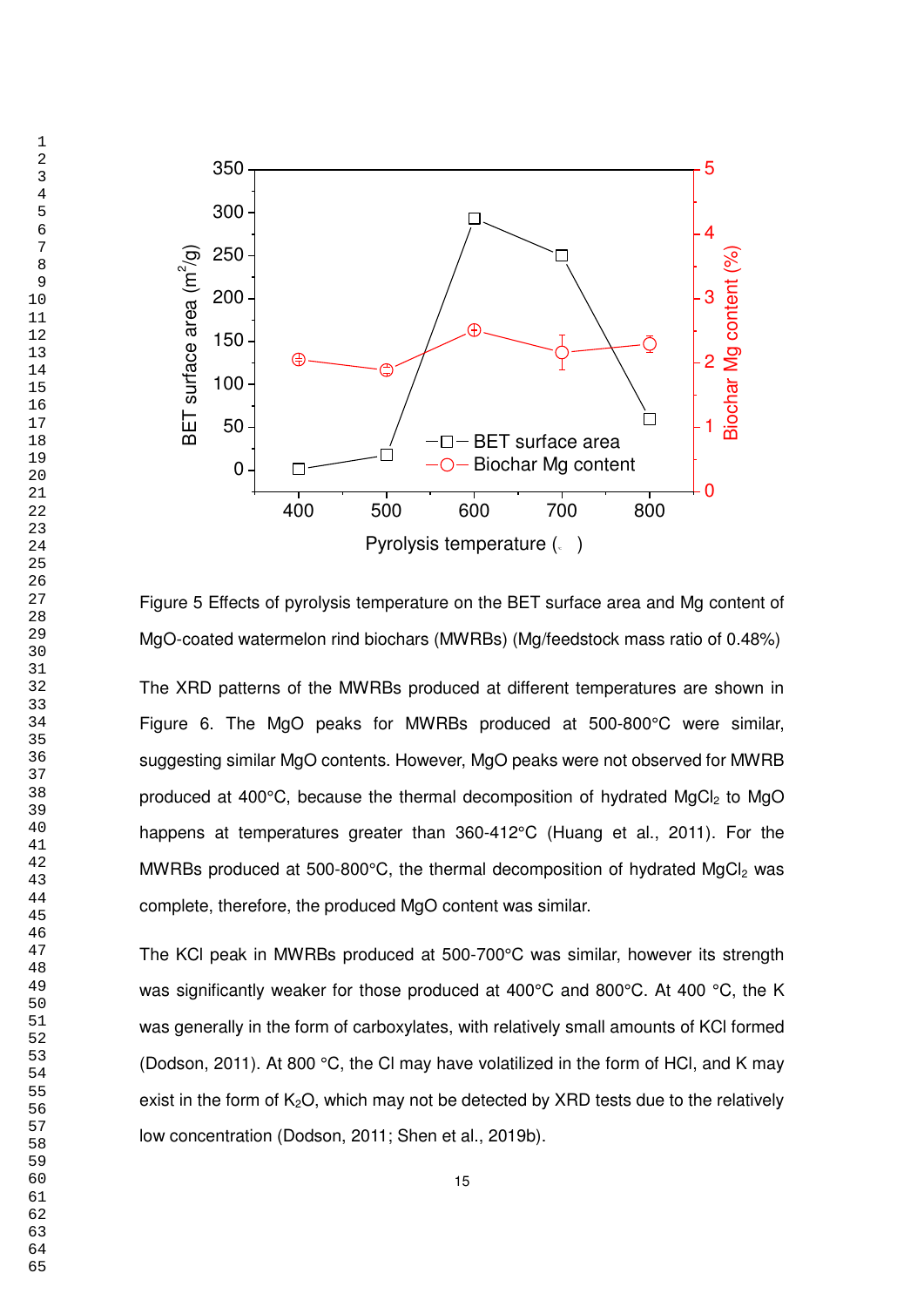

Figure 6 XRD patterns of MgO-coated watermelon rind biochars (MWRBs) produced at different temperatures (Mg/feedstock mass ratio of 0.48%) (the numbers in brackets represent PDF card numbers)

The FTIR of the MWRBs produced at different temperatures are shown in Figure 7. It can be observed that pyrolysis temperature greatly affected the functionality of the biochars. The peaks representing aromatic C (1060, 1040, 870, 810, and 750 cm<sup>-1</sup>) increased as pyrolysis temperature increased from 400 to 600°C and then diminished from 600 to 800°C. The increased dehydration and volatilization of cellulose, hemicellulose, and lignin at 400-600°C resulted in the development of aromatic C (Keiluweit et al., 2010). At > 600°C, the condensation of the aromatic units to larger sheets reduces these aromatic peaks (Keiluweit et al., 2010). The peaks representing aliphatic CH<sub>2</sub> and aliphatic C-O-C decreased, with increased decomposition of aliphatic structures as the maximum pyrolysis temperature was increased.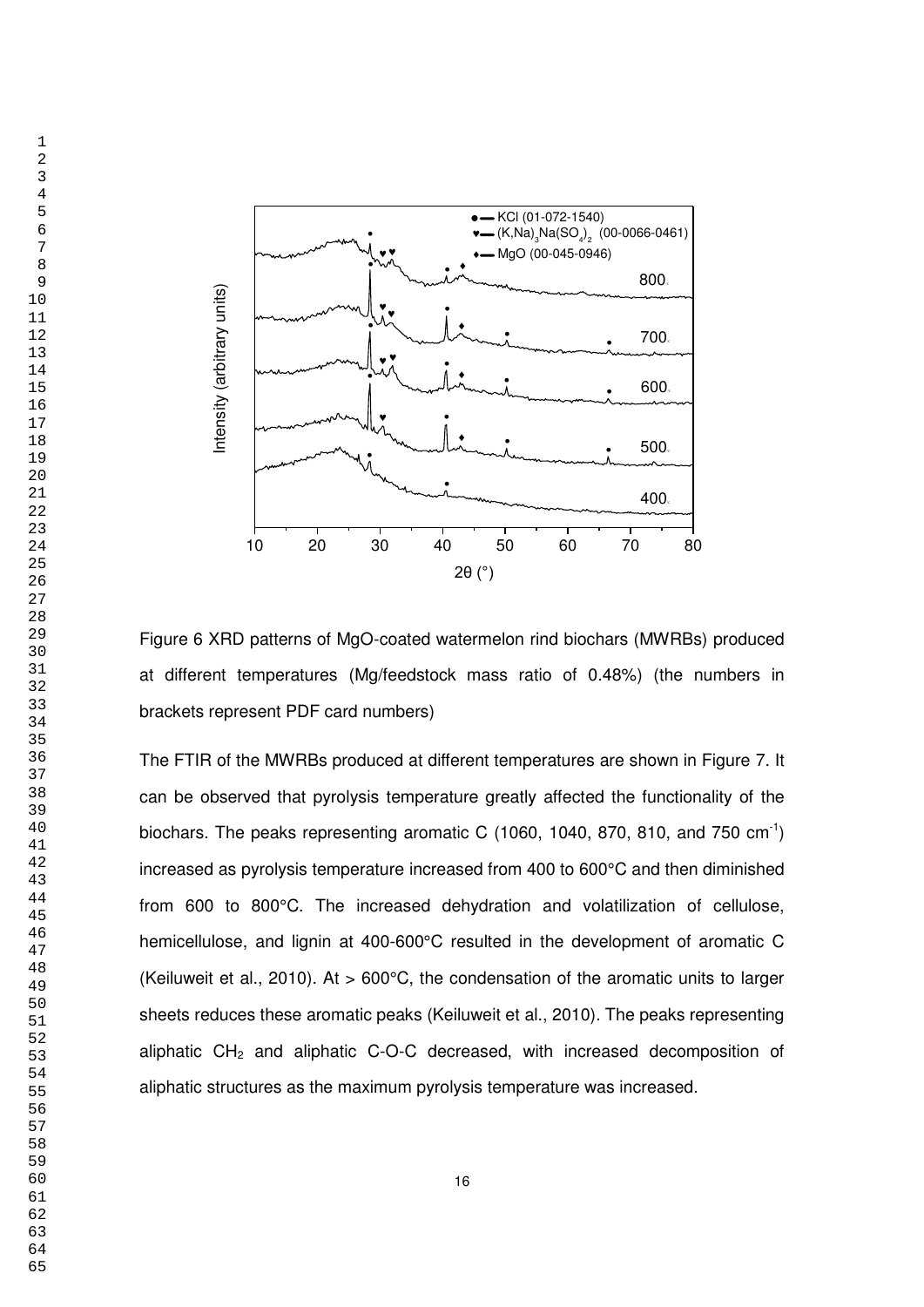

Figure 7 FT-IR spectra of MgO-coated watermelon rind biochars (MWRBs) produced at different temperatures (Mg/feedstock mass ratio of 0.48%)

# 3.4 Lead removal

The effect of Mg content on the Pb removal capacity of MWRBs was shown in Figure 2. The modification significantly enhanced the Pb removal capacity of MWRB, and the efficiency increased with increasing Mg content. The highest Pb removal capacity (558 mg/g) was found at the highest Mg content (10.1% Mg), an increase of 208% over the 181 mg/g of the unmodified WRB. Two factors are attributed to the increased Pb removal capacity of MWRB. One is the increased surface area of biochar; it is well established that higher surface area of biochar can aid the adsorption/removal of heavy metals due to enhanced contact between metals and biochar (Shen et al., 2015; Shen et al., 2017b). The other is the effect of the MgO coating. Although the pH value of MWRB was not significantly changed compared to WRB (Figure S1), the buffering capacity was enhanced considerably (Shen et al., 2018c; Wang et al., 2018b).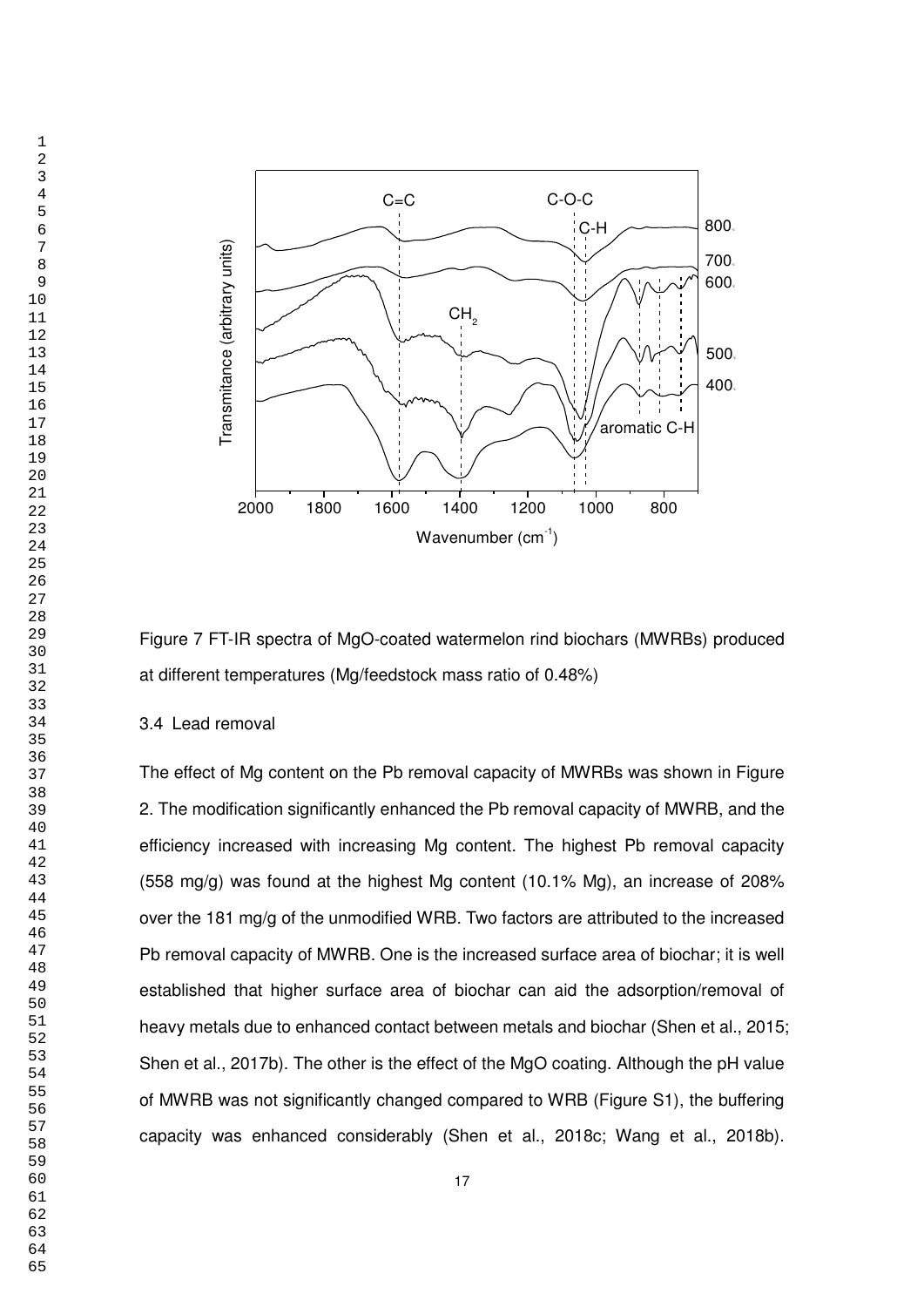Therefore, greater amounts of Pb can be precipitated after modification. In addition to precipitation, MgO and its hydration products  $Mg(OH)_2$  can also aid the removal of Pb through physical sorption, cation exchange, and complexation (Jin and Al-Tabbaa, 2014b; Jin et al., 2016). The increased Pb removal capacity for MWRBs with the highest Mg contents suggests that the increased buffering capacity, rather than surface area, was the main contributor to Pb removal. If surface area had been the main factor, the Pb removal capacity would have decreased as Mg content of the MWRB was increased from 2.51% to 10.1% with decreased surface areas. Therefore, MgO was the main contributor to increased Pb removal. It is of note that the greatest increase in Pb removal (as a percentage of Mg added) was observed in the Mg range 1.52-2.51% (Figure 2). This may be due to the strong increase of biochar surface area, and the increased formation of MgO in biochar at this Mg content range.

The effect of pyrolysis temperature on the Pb removal capacity of WRB and MWRB is shown in Figure 8. The Pb removal capacity of the unmodified WRB increased with increasing pyrolysis temperature owing to the formation of alkaline minerals (e.g.  $K_2O$ ) and greater aromaticity, aiding precipitation and cation-π adsorption of Pb (Dodson, 2011; Shen et al., 2019b).

The Pb removal capacity of MWRB increased from 81.7 mg/g (at 400°C) to 742 mg/g (at 700°C), and then dropped to 368 mg/g (at 800°C). The Pb removal capacity of the MWRB was generally much higher than WRB due to increased surface area and MgO coating. However, for the MWRBs produced at 400°C and 800 °C, the Pb removal capacity was lower than the respective WRB counterparts. As discussed above, MgO was not observed for MWRB produced at 400°C; on the contrary, other Mg- minerals formed may have blocked the pores of the biochar, thus inhibiting the adsorption/removal of Pb. At 800 °C, although considerable amounts of MgO formed, the reactivity of the formed MgO was lower than that formed at lower temperatures (Garcia et al., 2004; Jin and Al-Tabbaa, 2014a), which may have reduced its ability to remove Pb. In addition, the large amount of (low-reactive) MgO and other Mg-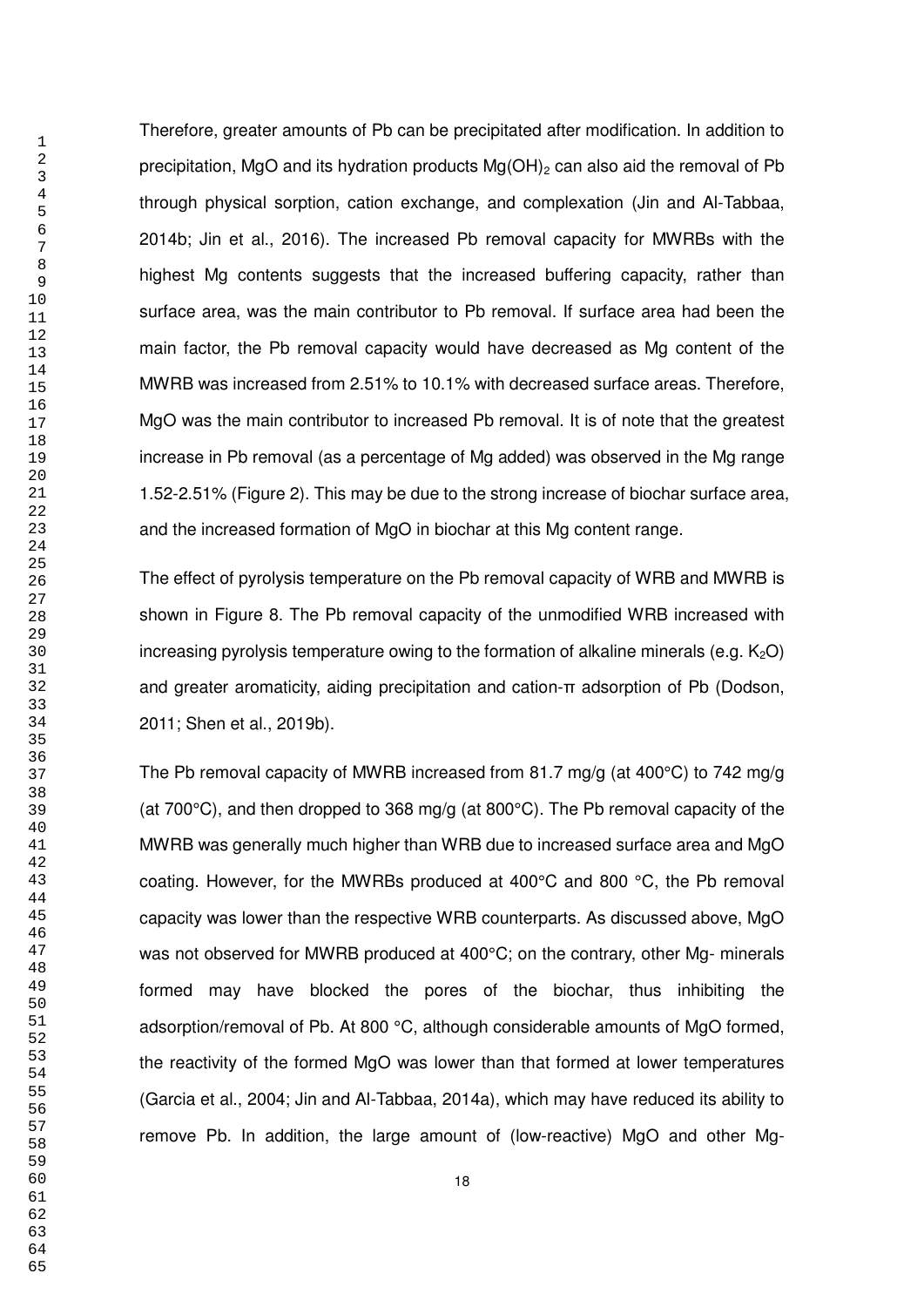minerals may encapsulate the alkaline minerals in the biochar, which inhibited their hydration and the precipitation of Pb. In general, the Pb removal capacities of the MWRBs are outstanding compared with other modified biochars and biochar composites (Table 1).



Figure 8 Lead removal capacity of watermelon rind biochar and MgO-coated water melon rind biochar (Mg content of 2.51%)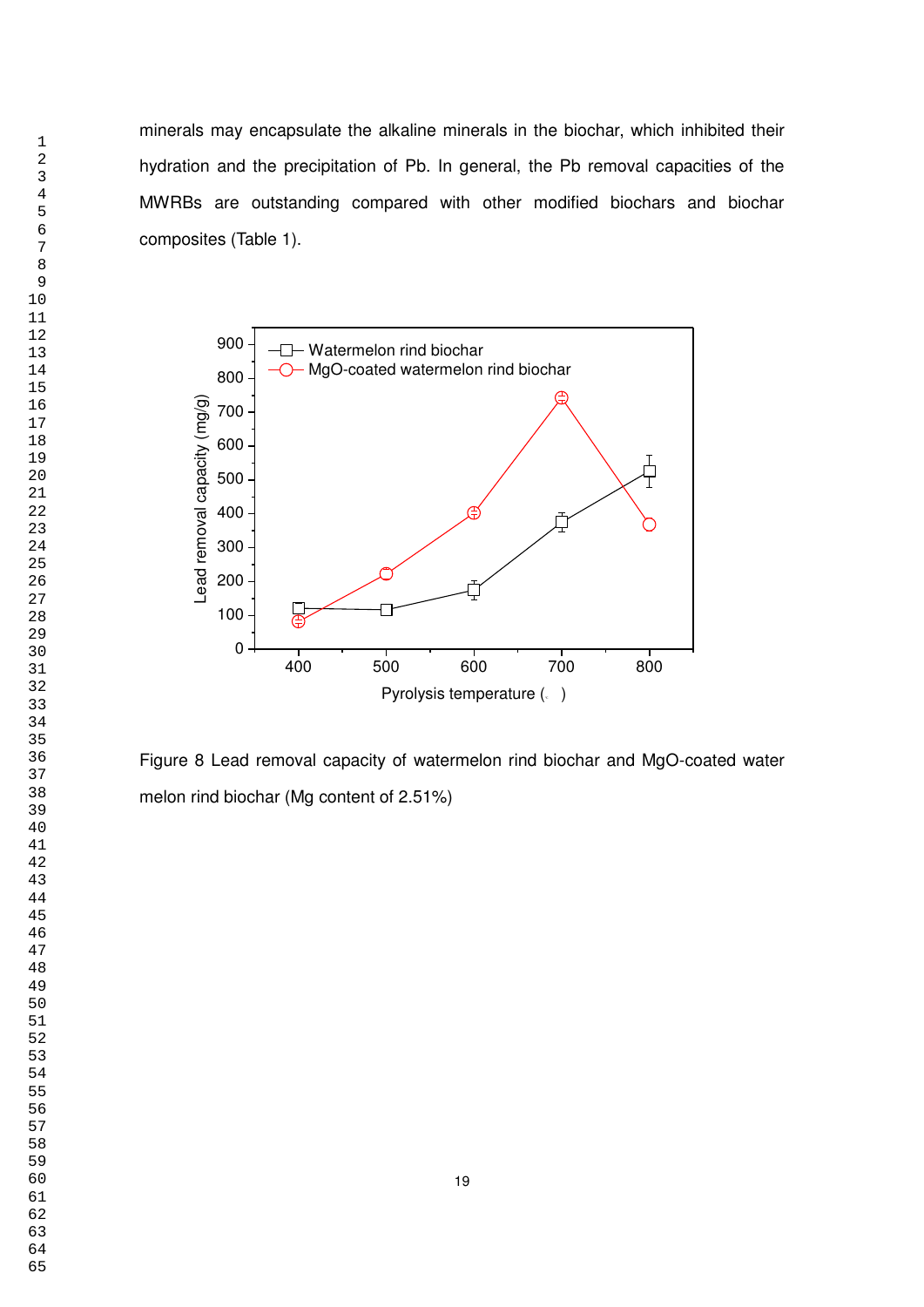Table 1 Lead removal/adsorption capacity (mg/g) of biochar composite or modified biochar from existing literature and in the present work

| Composite or modified biochar                                                            | Pyrolysis        | Maximum            | References            |
|------------------------------------------------------------------------------------------|------------------|--------------------|-----------------------|
|                                                                                          | temperature (°C) | adsorption/removal |                       |
|                                                                                          |                  | capacity (mg/g)    |                       |
| Watermelon rind biochar                                                                  | 600              | 181                | The present work      |
| Watermelon rind biochar                                                                  | 700              | 375                |                       |
| MgO-coated watermelon rind biochar                                                       | 600              | 558                |                       |
| MgO-coated watermelon rind biochar                                                       | 700              | 742                |                       |
| Corncob biochar/montmorillonite composite                                                | 400              | 153                | (Fu et al., 2020)     |
| H <sub>3</sub> PO <sub>4</sub> pretreated miscanthus sacchariflorus hydrothermal biochar | 200              | 316                | (Zhou et al., 2019)   |
| Fe-Mn-S/corn straw hydrothermal biochar composite                                        | 120              | 182                | (Yang et al., 2019)   |
| HCI pretreated date seed biochar                                                         | 550              | 189                | (Mahdi et al., 2019)  |
| Iron activated reed biochar                                                              | 450              | 17.5               | (Cui et al., 2019)    |
| $H_3PO_4$ pretreated chicken feather biochar                                             | 450              | 78.4               | (Chen et al., 2019a)  |
| Urea-functionalized magnetic palm biochar                                                | 400              | 188                | (Zhou et al., 2018)   |
| Biochar-supported reduced graphene oxide composite                                       | 600              | 34.0               | (Zhang et al., 2018b) |
| Eggshell pretreated biochars                                                             | 450              | 103-261            | (Wang et al., 2018a)  |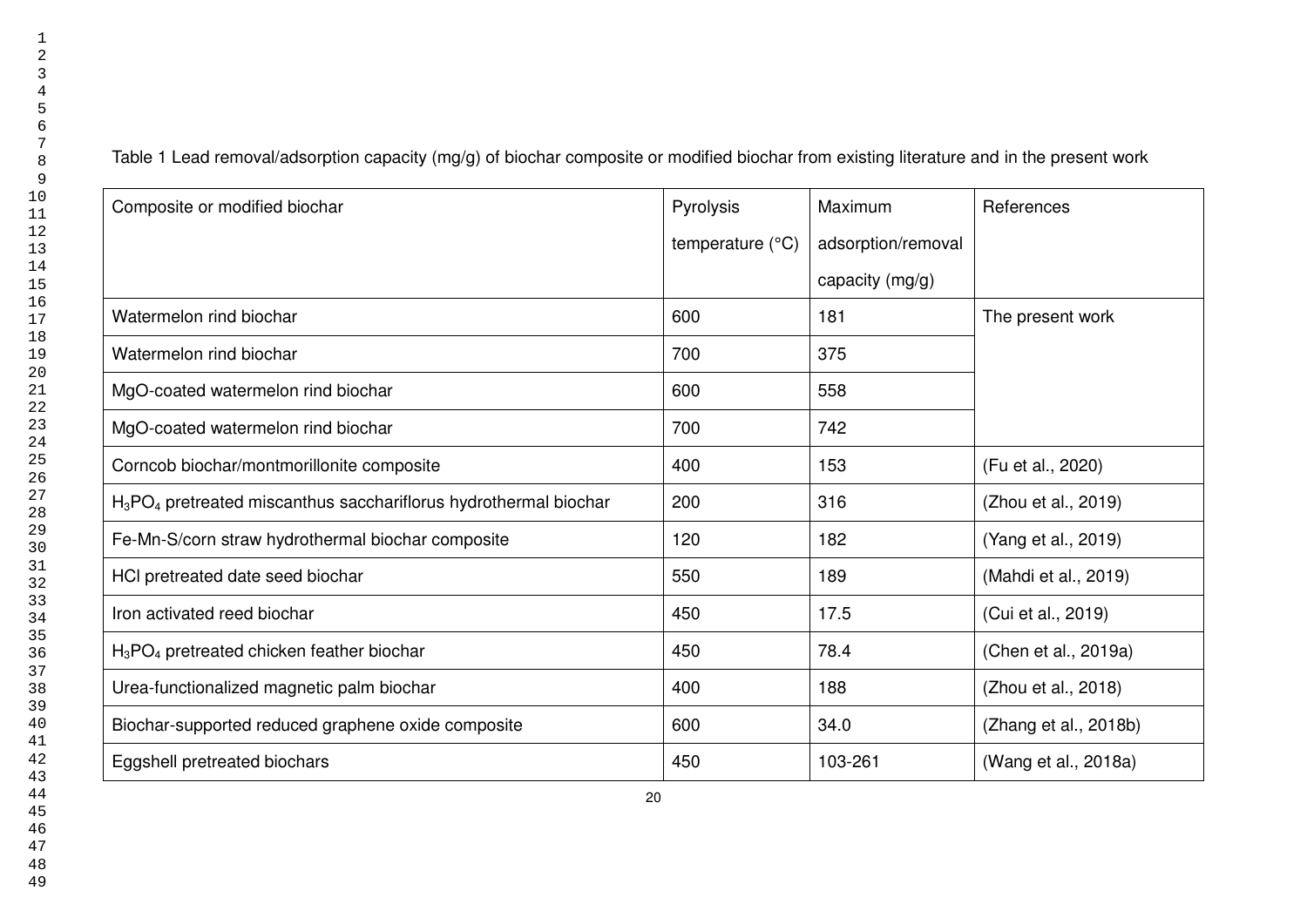| Biochar-supported hydrated manganese oxide nanoparticles | 400           | 110  | (Wan et al., 2018)          |
|----------------------------------------------------------|---------------|------|-----------------------------|
| Magnetized Douglas fir biochar                           | 900-1000      | 27   | (Karunanayake et al., 2018) |
| Chitosan modified biochar                                | 425           | 134  | (Dewage et al., 2018)       |
| Microwave heated magnetic coconut shell biochar          | Not available | 4.10 | (Yap et al., 2017)          |
| $H2O2$ modified coconut fiber-derived biochar            | 700           | 92.4 | (Wu et al., 2017)           |
| $NH3·H2O$ modified coconut fiber-derived biochar         | 300           | 106  |                             |
| $HNO3$ modified coconut fiber-derived biochar            | 300           | 85.2 |                             |
| NaOH modified dairy manure biochar                       | 300           | 192  | (Yuan et al., 2016)         |
| MgCl <sub>2</sub> pretreated sawdust biochar             | 600           | 202  | (Jellali et al., 2016)      |
| NaOH modified hickory wood biochar                       | 600           | 53.6 | (Ding et al., 2016)         |
| Manganese-oxide/biochar composite                        | 700           | 93.4 | (Wang et al., 2015a)        |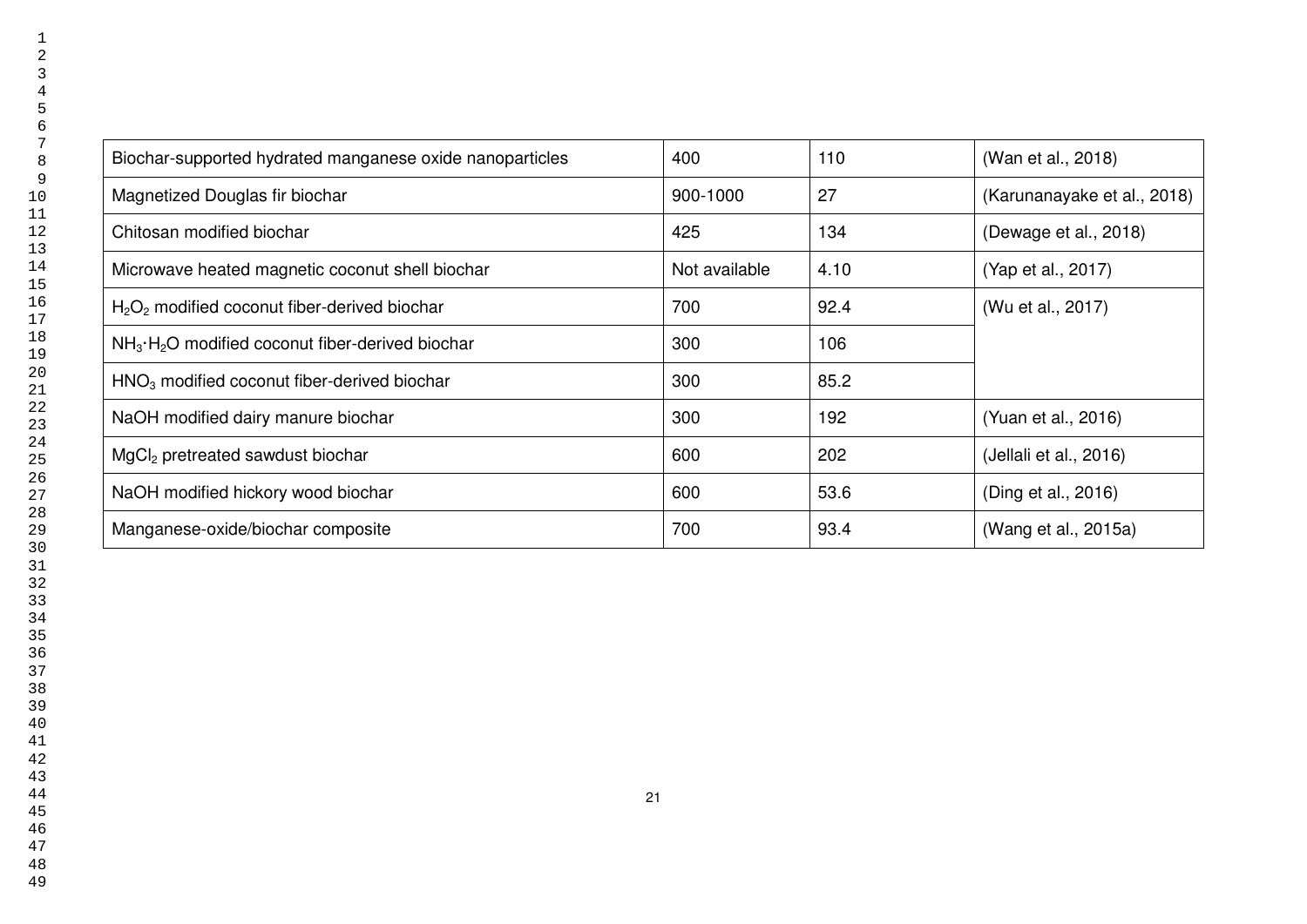#### 3.5 Environmental implications

In order to optimize performance in environmental applications, such as soil remediation, water treatment, and catalysis, biochar selection is often based on BET surface area. In this study, a maximum surface area of 293  $m^2$ /g was achieved for MWRB by increasing the Mg content to 2.51%, and using an optimal pyrolysis temperature of 600°C.

The unmodified WRB produced at 600°C had a Pb removal capacity of 181 mg/g, which is relatively high in comparison to biochars produced from other feedstocks (Gao et al., 2019). Furthermore, the modification greatly enhanced the MWRB Pb removal capacity to 558 mg/g (at 600°C), at an Mg content of 10.1%. Although further increases of Mg content may result in a higher Pb removal capacity, the modification cost will also increase. In industrial manufacturing, higher Mg content and synthesis temperature can lead to higher costs. Therefore, a balance between the cost and performance for MWRB production should be found out, depending on the remediation scenario. It should also be noted that  $MgCl<sub>2</sub>$  is abundant in natural resources (sea water) and industrial wastes (brine water) (Ye et al., 2018). The sustainable utilization of MgCl<sub>2</sub> from these sources can partly lower the costs and life-cycle carbon footprint.

The MWRB produced at 700°C (at Mg/feedstock of 0.48%) displayed the highest Pb removal capacity (742 mg/g), although the surface area achieved (250 m<sup>2</sup>/g) was not the greatest. Therefore, from the point of view of Pb removal, greater attention should be paid to biochar's buffering capacity. Further studies are required to investigate the optimal temperature for Pb removal at different Mg/feedstock ratios, balancing the cost and performance.

#### 4 Conclusions

In this study, the effects of excessive impregnation, pyrolysis temperature, and Mg content, on synthesized MWRB were investigated. The Mg content of MWRBs can be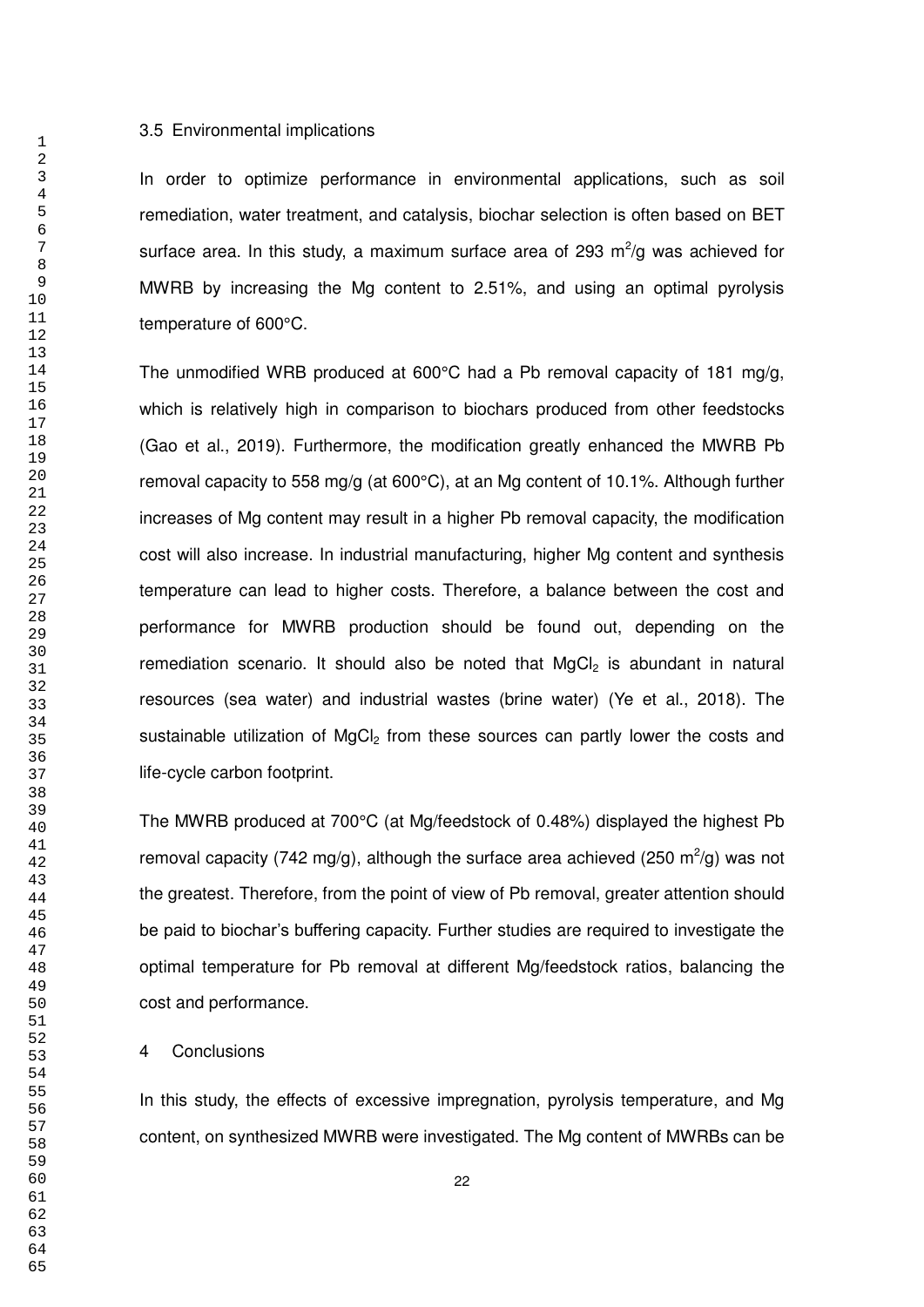controlled by adjusting the initial Mg/feedstock mass ratio, following a logarithmic relationship. The modification significantly enhanced the surface area of the MWRB, with the BET surface area increasing first and then decreasing as the Mg content of biochar increased from 0.63% to 10.1%, with an optimal value 293  $m^2/g$  found for MWBR with an Mg content of 2.51%, whereas the surface area of the unmodified WRB was only 1  $m^2/g$ . The increased Mg content of the MWRBs aided the formation of MgO, and FTIR peaks representing aromatic C was also increased, being at their maximum in the MWRB with an Mg content of 2.51%.

For a fixed Mg/feedstock ratio of 0.48% (resulting in MWRBs with Mg contents of 1.89-2.51%), the BET surface area of MWRB also increased as the pyrolysis temperature was increased from 400°C to 600°C, and then decreased with increasing temperature from 600 to 800°C, with an optimal value of 293 m<sup>2</sup>/g found at 600°C. Increased pyrolysis temperature also aided the formation of MgO, but the reactivity of the MgO formed may be reduced at the highest pyrolysis temperatures. The peaks representing aromatic C of MWRBs peaked at 600°C.

The effects of Mg content and pyrolysis temperature on the Pb removal capacity of MWRBs was also investigated. The Pb removal capacity of MWRB (produced at 600°C) increased with increasing Mg content (0.63-10.1%), with the highest Pb removal capacity of 558 mg/g achieved at the highest Mg content (10.1%), an improvement of 208% over that of unmodified WRB (181 m<sup>2</sup>/g). It is notable that the highest Pb removal capacity achieved did not coincide with the highest surface area but rather the highest Mg content. After pre-treatment using an Mg/feedstock ratio of 0.48%, the Pb removal capacity of the MWRB could be increased by increasing the pyrolysis temperature; from 81.7 mg/g when pyrolyzed at 400°C, to 742 mg/g at 700°C, but dropping to 368 mg/g at 800°C.

#### Acknowledgements

This work was supported by China's National Water Pollution Control and Treatment Science and Technology Major Project (Grant No. 2018ZX07109-003), and the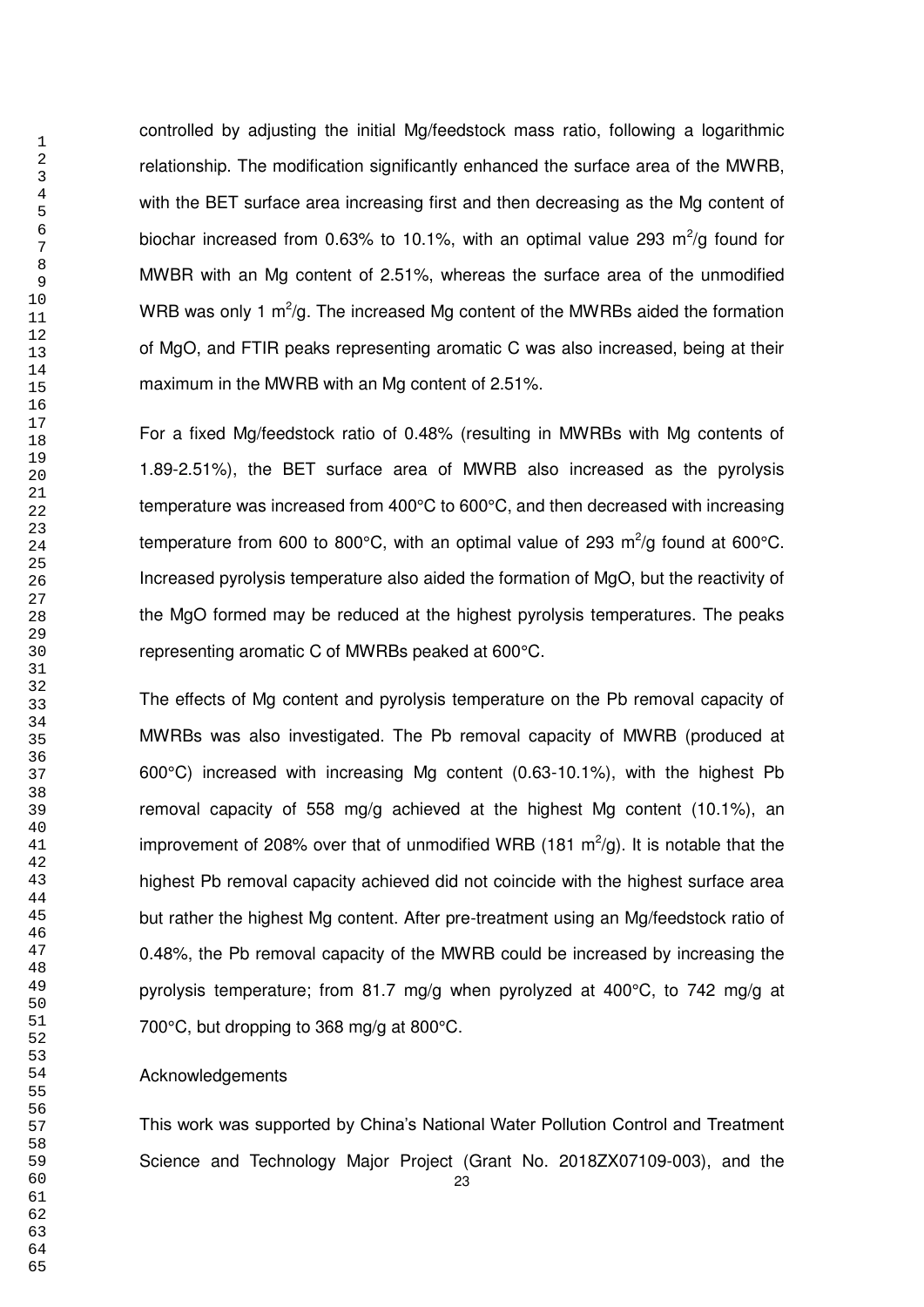National Key Research and Development Program of China (Grant No. 2018YFC1801300). The third author would like to thank the Killam Trusts of Canada for kindly providing the Izaak Walton Killam Memorial Postdoctoral Fellowship.

**References** 

- Ahmad, M., et al., 2014. Biochar as a sorbent for contaminant management in soil and water: A review. Chemosphere. 99**,** 19-33.
- Antal, M. J., et al., 2003. The art, science, and technology of charcoal production. 42**,** 1619-1640.
- Cao, L. C., et al., 2018. Phosphoric acid-activated wood biochar for catalytic conversion of starch-rich food waste into glucose and 5-hydroxymethylfurfural. Bioresource Technology. 267**,** 242-248.
- Chen, H. Y., et al., 2019a. Adsorption of cadmium and lead ions by phosphoric acid-modified biochar generated from chicken feather: Selective adsorption and influence of dissolved organic matter. Bioresource Technology. 292.
- Chen, L., et al., 2019b. Sustainable stabilization/solidification of municipal solid waste incinerator fly ash by incorporation of green materials. Journal of Cleaner Production.
- Cui, L. Q., et al., 2019. Mechanism of Adsorption of Cadmium and Lead Ions by Iron-activated Biochar. Bioresources. 14**,** 842-857.
- Dewage, N. B., et al., 2018. Lead (Pb2+) sorptive removal using chitosan-modified biochar: batch and fixed-bed studies. Rsc Advances. 8**,** 25368-25377.
- Ding, Z. H., et al., 2016. Removal of lead, copper, cadmium, zinc, and nickel from aqueous solutions by alkali-modified biochar: Batch and column tests. Journal of Industrial and Engineering Chemistry. 33**,** 239-245.
- Dodson, J., Wheat straw ash and its use as a silica source. University of York, 2011.
- Egbuonu, A. C. C. J. A. J. o. B., 2015. Comparative assessment of some mineral, amino acid and vitamin compositions of watermelon (Citrullus lanatus) rind and seed. 10**,** 230-236.
- Fu, C. L., et al., 2020. The single/co-adsorption characteristics and microscopic adsorption mechanism of biochar-montmorillonite composite adsorbent for pharmaceutical emerging organic contaminant atenolol and lead ions. Ecotoxicology and Environmental Safety. 187.
- Gao, R., et al., 2019. Highly-effective removal of Pb by co-pyrolysis biochar derived from rape straw and orthophosphate.
- Garcia, M. A., et al., 2004. Low-grade MgO used to stabilize heavy metals in highly contaminated soils. Chemosphere. 56**,** 481-91.
- Hou, D., et al., 2018. A Sustainability Assessment Framework for Agricultural Land Remediation in China. Land Degradation & Development. 29**,** 1005-1018.
- Huang, Q. Z., et al., 2011. Thermal decomposition mechanisms of MgCl2 center dot 6H(2)O and MgCl2 center dot H2O. Journal of Analytical and Applied Pyrolysis.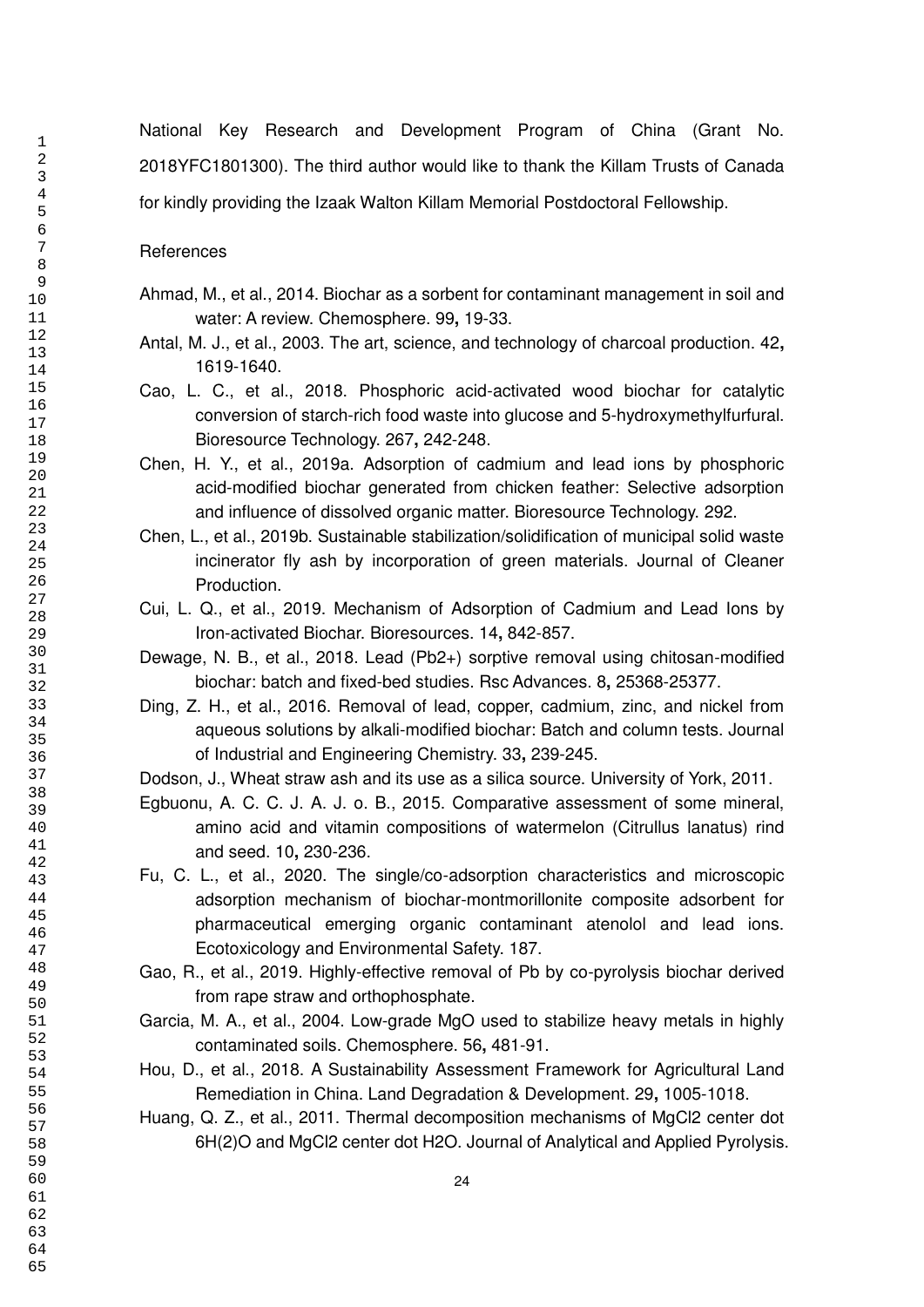**,** 159-164.

- Inyang, M. I., et al., 2016. A review of biochar as a low-cost adsorbent for aqueous heavy metal removal. Critical Reviews in Environmental Science & Technology. **,** 00-00.
- Jawad, A. H., et al., 2018. Utilization of watermelon (Citrullus lanatus) rinds as a natural low-cost biosorbent for adsorption of methylene blue: kinetic, equilibrium and thermodynamic studies. 12**,** 371-381.
- Jellali, S., et al., 2016. Lead removal from aqueous solutions by raw sawdust and magnesium pretreated biochar: Experimental investigations and numerical modelling. Journal of Environmental Management. 180**,** 439-449.
- Jin, F., Al-Tabbaa, A., 2014a. Characterisation of different commercial reactive magnesia. Advances in Cement Research. 26**,** 101-113.
- Jin, F., Al-Tabbaa, A., 2014b. Evaluation of novel reactive MgO activated slag binder for the immobilisation of lead and zinc. Chemosphere. 117**,** 285-94.
- Jin, F., et al., 2016. Three-year performance of in-situ solidified/stabilised soil using novel MgO-bearing binders. Chemosphere. 144**,** 681-8.
- Jung, K. W., Ahn, K. H., 2016. Fabrication of porosity-enhanced MgO/biochar for removal of phosphate from aqueous solution: Application of a novel combined electrochemical modification method. Bioresour Technol. 200**,** 1029-32.
- Kang, X., et al., 2019. Hydration of C3A/gypsum composites in the presence of graphene oxide. 100889.
- Karunanayake, A. G., et al., 2018. Lead and cadmium remediation using magnetized and nonmagnetized biochar from Douglas fir. Chemical Engineering Journal. **,** 480-491.
- Keiluweit, M., et al., 2010. Dynamic Molecular Structure of Plant Biomass-Derived Black Carbon (Biochar). Environmental Science & Technology. 44**,** 1247-1253.
- Lam, S. S., et al., 2016. Fruit waste as feedstock for recovery by pyrolysis technique. International Biodeterioration & Biodegradation. 113**,** 325-333.
- Li, H., et al., 2019. Biochar derived from watermelon rinds as regenerable adsorbent for efficient removal of thallium (I) from wastewater. 127**,** 257-266.
- Li, R., et al., 2016. Recovery of phosphate from aqueous solution by magnesium oxide decorated magnetic biochar and its potential as phosphate-based fertilizer substitute. Bioresour Technol. 215**,** 209-214.
- Ling, L. L., et al., 2017. Magnesium Oxide Embedded Nitrogen Self-Doped Biochar Composites: Fast and High-Efficiency Adsorption of Heavy Metals in an Aqueous Solution. Environ Sci Technol. 51**,** 10081-10089.
- Mahdi, Z., et al., 2019. Preparation, characterization and application of surface modified biochar from date seed for improved lead, copper, and nickel removal from aqueous solutions. Journal of Environmental Chemical Engineering. 7.
- Mohanty, S. K., et al., 2018. Plenty of room for carbon on the ground: Potential applications of biochar for stormwater treatment. Science of the Total Environment. 625**,** 1644-1658.
- O'Connor, D., et al., 2018a. Lead-based paint remains a major public health concern: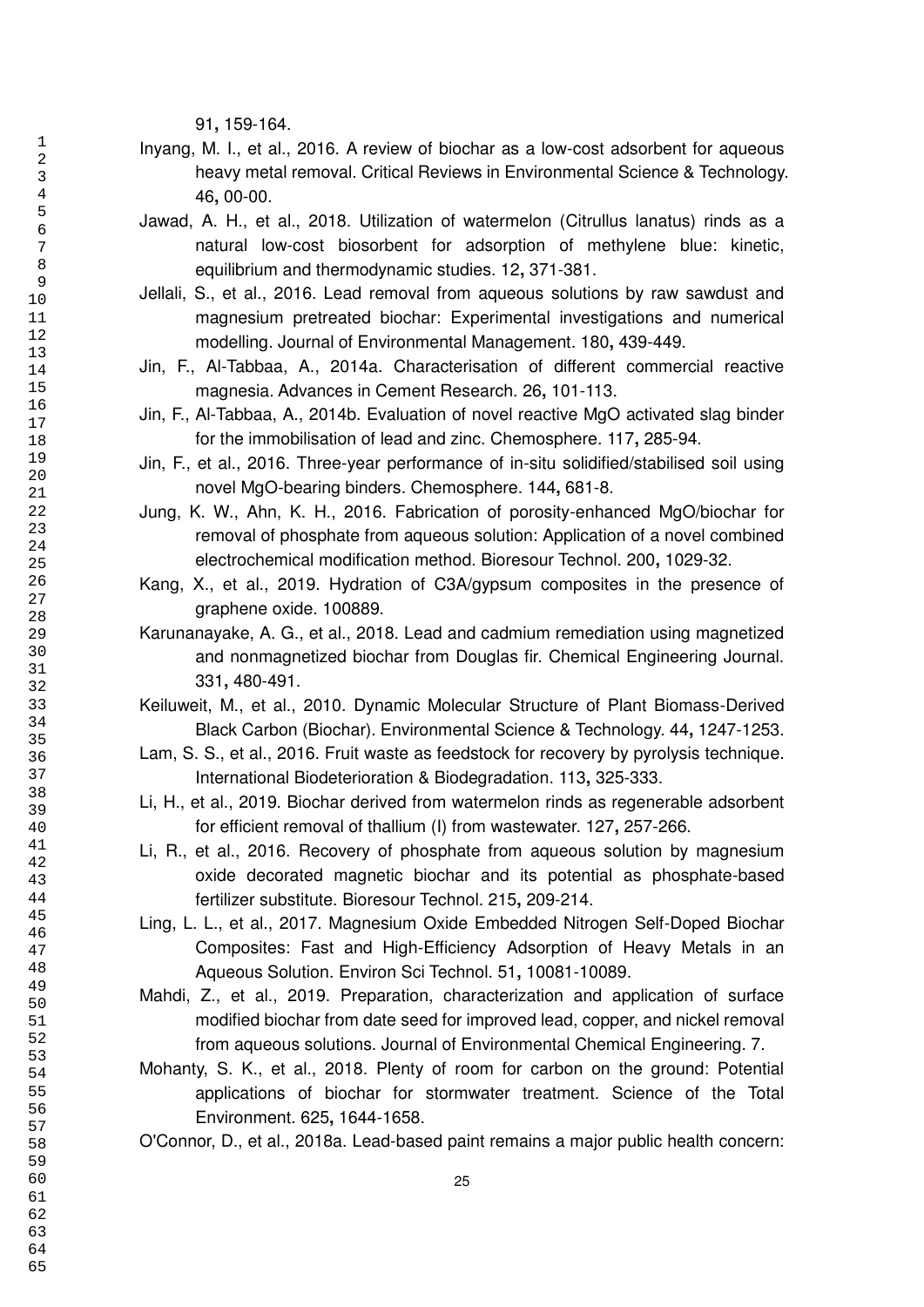A critical review of global production, trade, use, exposure, health risk, and implications. Environment international. 121**,** 85-101.

- O'Connor, D., et al., 2018b. Sulfur-modified rice husk biochar: A green method for the remediation of mercury contaminated soil. Science of the Total Environment. **,** 819-826.
- O'Connor, D., et al., 2018c. Biochar application for the remediation of heavy metal polluted land: A review of in situ field trials. Sci Total Environ. 619-620**,** 815-826.
- Rajapaksha, A. U., et al., 2016. Engineered/designer biochar for contaminant removal/immobilization from soil and water: Potential and implication of biochar modification. Chemosphere. 148**,** 276-291.
- Shen, Z., et al., 2018a. Assessing long-term stability of cadmium and lead in a soil washing residue amended with MgO-based binders using quantitative accelerated ageing. Science of The Total Environment. 643**,** 1571-1578.
- Shen, Z., et al., 2018b. Lead-based paint in children's toys sold on China's major online shopping platforms. Environ Pollut. 241**,** 311-318.
- Shen, Z., et al., 2018c. Stability of heavy metals in soil washing residue with and without biochar addition under accelerated ageing. Sci Total Environ. 619-620**,** 185-193.
- Shen, Z., et al., 2015. Sorption of lead by Salisbury biochar produced from British broadleaf hardwood. Bioresour Technol. 193**,** 553-6.
- Shen, Z., et al., 2018d. Mechanisms of biochar assisted immobilization of Pb(2+) by bioapatite in aqueous solution. Chemosphere. 190**,** 260-266.
- Shen, Z., et al., 2017a. Qualitative and quantitative characterisation of adsorption mechanisms of lead on four biochars. 609**,** 1401-1410.
- Shen, Z., et al., 2017b. Characteristics and mechanisms of nickel adsorption on biochars produced from wheat straw pellets and rice husk. 24**,** 12809-12819.
- Shen, Z. T., et al., 2019a. Effect of production temperature on lead removal mechanisms by rice straw biochars. Science of the Total Environment. 655**,** 751-758.
- Shen, Z. T., et al., 2016. Salisbury biochar did not affect the mobility or speciation of lead in kaolin in a short-term laboratory study. Journal of Hazardous Materials. **,** 214-220.
- Shen, Z. T., et al., 2019b. Synthesis of MgO-coated corncob biochar and its application in lead stabilization in a soil washing residue. Environment International. 122**,** 357-362.
- Shi, T., et al., 2019. Status of lead accumulation in agricultural soils across China (1979–2016). 129**,** 35-41.
- Song, Y., et al., 2019. Nature based solutions for contaminated land remediation and brownfield redevelopment in cities: A review. Science of the Total Environment. **,** 568-579.
- Suliman, W., et al., 2016. Modification of biochar surface by air oxidation: Role of pyrolysis temperature. Biomass and Bioenergy. 85**,** 1-11.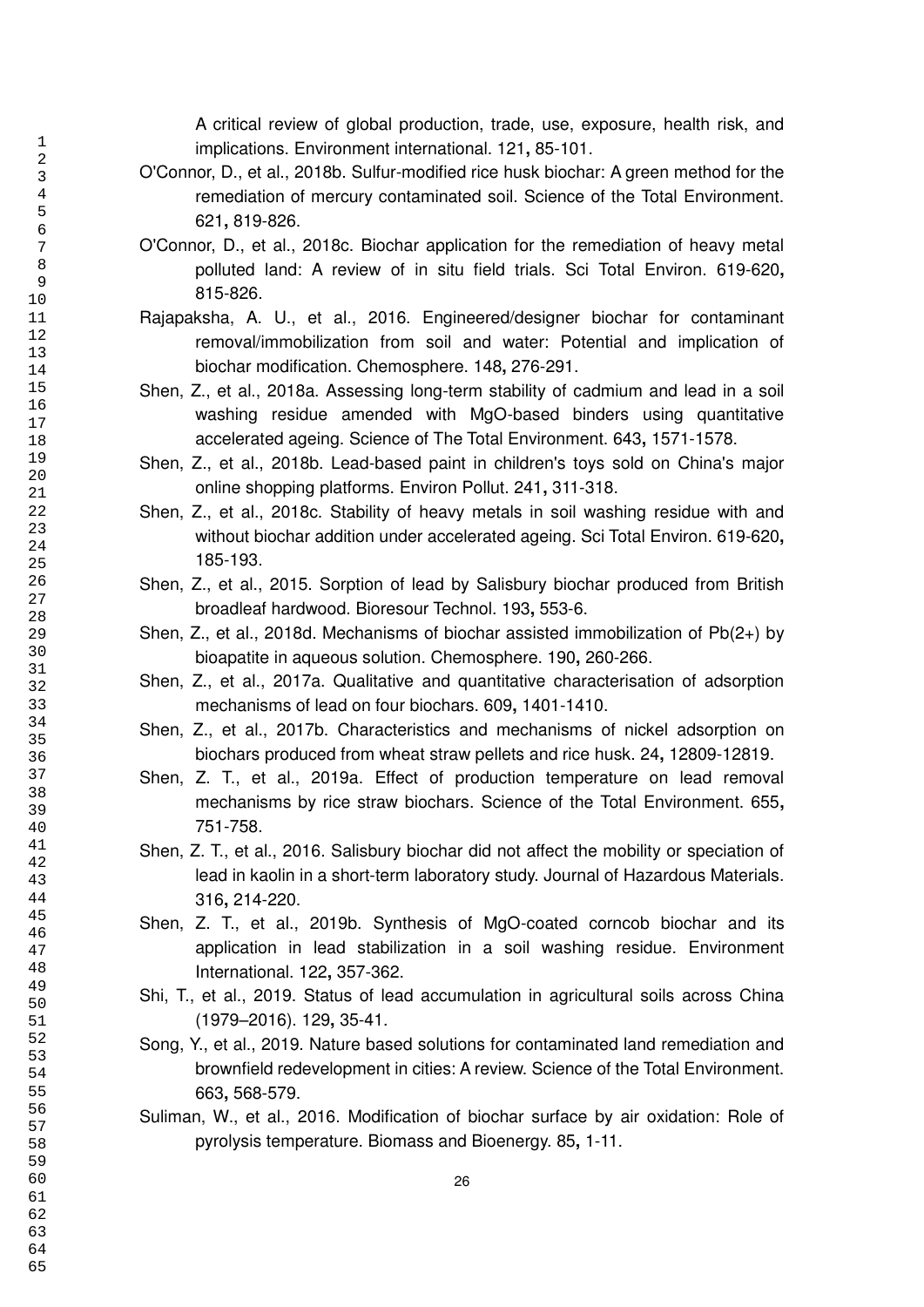- Tang, J. C., et al., 2013. Characteristics of biochar and its application in remediation of contaminated soil. Journal of Bioscience and Bioengineering. 116**,** 653-659.
- Wan, S. L., et al., 2018. Enhanced lead and cadmium removal using biochar-supported hydrated manganese oxide (HMO) nanoparticles: Behavior and mechanism. Science of the Total Environment. 616**,** 1298-1306.
- Wang, H., et al., 2017. Sorption of tetracycline on biochar derived from rice straw under different temperatures. PLoS One. 12**,** e0182776.
- Wang, H. Y., et al., 2018a. Engineered biochar derived from eggshell-treated biomass for removal of aqueous lead. Ecological Engineering. 121**,** 124-129.
- Wang, L., et al., 2019a. Novel synergy of Si-rich minerals and reactive MgO for stabilisation/solidification of contaminated sediment. Journal of hazardous materials. 365**,** 695-706.
- Wang, L., et al., 2019b. Green remediation of As and Pb contaminated soil using cement-free clay-based stabilization/solidification. Environment international. **,** 336-345.
- Wang, L., et al., 2018b. Low-carbon and low-alkalinity stabilization/solidification of high-Pb contaminated soil. Chemical Engineering Journal. 351**,** 418-427.
- Wang, M. C., et al., 2015a. A novel manganese-oxide/biochar composite for efficient removal of lead(II) from aqueous solutions. International Journal of Environmental Science and Technology. 12**,** 1719-1726.
- Wang, S., et al., 2015b. Manganese oxide-modified biochars: preparation, characterization, and sorption of arsenate and lead. Bioresour Technol. 181**,** 13-7.
- Wang, S., et al., 2015c. Manganese oxide-modified biochars: Preparation, characterization, and sorption of arsenate and lead. Bioresour Technol. 181**,** 13-17.
- Wang, Y., et al., 2019c. One-pot green synthesis of bimetallic hollow palladium-platinum nanotubes for enhanced catalytic reduction of p-nitrophenol. Journal of Colloid and Interface Science. 539**,** 161-167.
- Wu, W. D., et al., 2017. Unraveling sorption of lead in aqueous solutions by chemically modified biochar derived from coconut fiber: A microscopic and spectroscopic investigation. Science of the Total Environment. 576**,** 766-774.
- Xiao, R., et al., 2018. Enhanced sorption of hexavalent chromium [Cr (VI)] from aqueous solutions by diluted sulfuric acid-assisted MgO-coated biochar composite. 208**,** 408-416.
- Yang, F., et al., 2019. Porous biochar composite assembled with ternary needle-like iron-manganese-sulphur hybrids for high-efficiency lead removal. Bioresource Technology. 272**,** 415-420.
- Yang, X., et al., 2018. Characterization of bioenergy biochar and its utilization for metal/metalloid immobilization in contaminated soil. Science of the Total Environment. 640**,** 704-713.
- Yao, Y., et al., 2013. Engineered carbon (biochar) prepared by direct pyrolysis of Mg-accumulated tomato tissues: Characterization and phosphate removal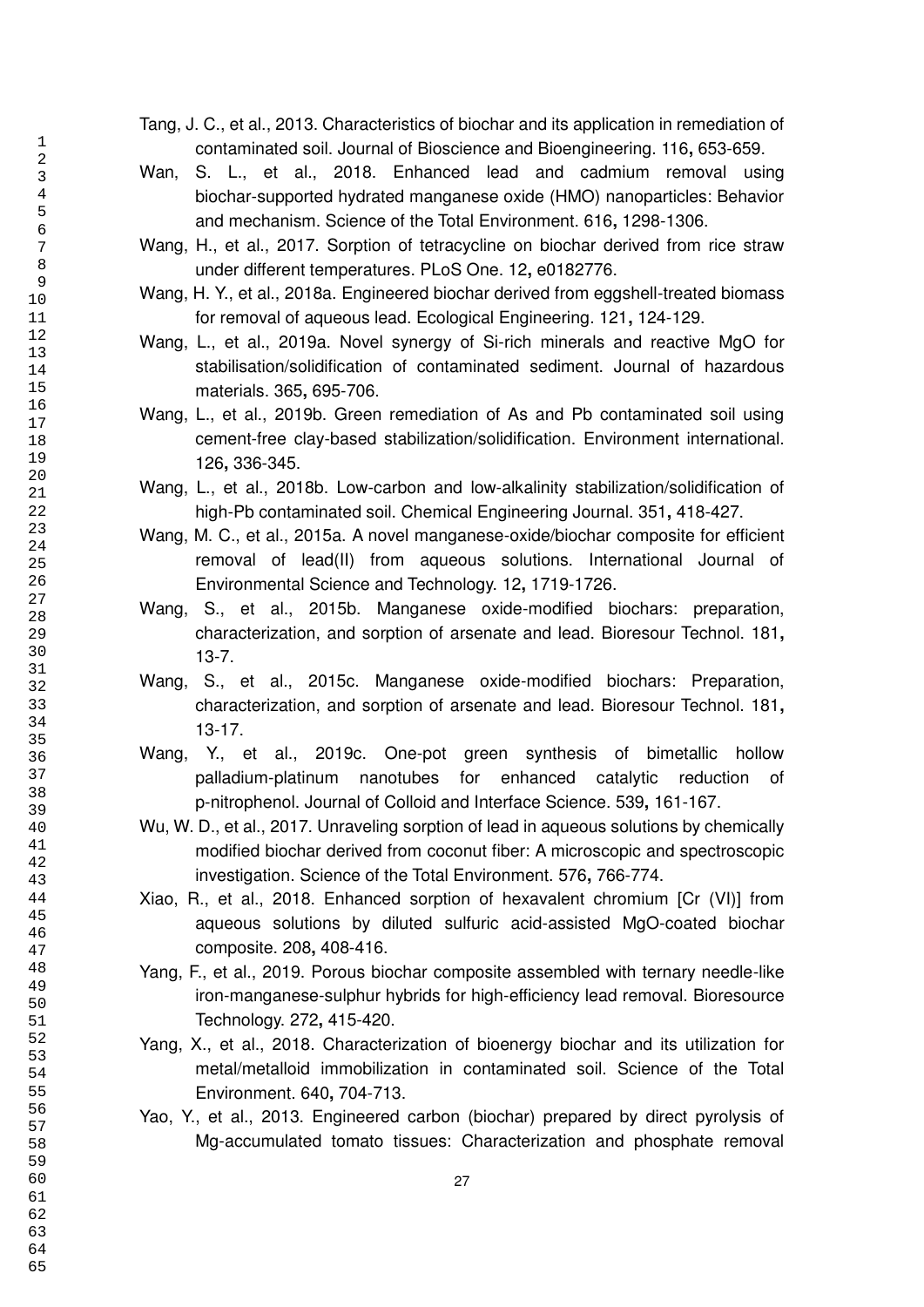potential. Bioresource Technology. 138**,** 8-13.

- Yap, M. W., et al., 2017. Microwave induced synthesis of magnetic biochar from agricultural biomass for removal of lead and cadmium from wastewater. Journal of Industrial and Engineering Chemistry. 45**,** 287-295.
- Ye, Z. L., et al., 2018. Fractionating magnesium ion from seawater for struvite recovery using electrodialysis with monovalent selective membranes. Chemosphere. 210**,** 867-876.
- Yuan, Z. H., et al., Dairy manure biochar modified with sodium hydroxide and its effect on lead removal in aqueous solution. In: P. Yarlagadda, (Ed.), Proceedings of the 2015 4th International Conference on Sensors, Measurement and Intelligent Materials, 2016, pp. 1133-1136.
- Zhang, H., et al., 2017a. Effect of feedstock and pyrolysis temperature on properties of biochar governing end use efficacy. Biomass and Bioenergy. 105**,** 136-146.
- Zhang, M., et al., 2012. Synthesis of porous MgO-biochar nanocomposites for removal of phosphate and nitrate from aqueous solutions. Chemical Engineering Journal. 210**,** 26-32.
- Zhang, P., et al., 2018a. Green and Size-Specific Synthesis of Stable Fe-Cu Oxides as Earth-Abundant Adsorbents for Malachite Green Removal. ACS Sustainable Chemistry & Engineering. 9229-9236.
- Zhang, P., et al., 2017b. High efficiency removal of methylene blue using SDS surface-modified ZnFe2O4 nanoparticles. Journal of Colloid and Interface Science. 508**,** 39-48.
- Zhang, Y., et al., 2018b. Biochar-supported reduced graphene oxide composite for adsorption and coadsorption of atrazine and lead ions. Applied Surface Science. 427**,** 147-155.
- Zhang, Y., et al., 2019. Lead contamination in Chinese surface soils: Source identification, spatial-temporal distribution and associated health risks.
- Zhao, B., et al., 2018. Effect of pyrolysis temperature, heating rate, and residence time on rapeseed stem derived biochar. Journal of Cleaner Production. 174**,** 977-987.
- Zhou, N., et al., 2019. In situ modification provided by a novel wet pyrolysis system to enhance surface properties of biochar for lead immobilization. Colloids and Surfaces a-Physicochemical and Engineering Aspects. 570**,** 39-47.
- Zhou, X. H., et al., 2018. Efficient removal of lead from aqueous solution by urea-functionalized magnetic biochar: Preparation, characterization and mechanism study. Journal of the Taiwan Institute of Chemical Engineers. 91**,** 457-467.
- Zhu, L., Zhang, H., 2008. A novel method for the modification of zinc powder by ultrasonic impregnation in cerium nitrate solution. Ultrasonics Sonochemistry. **,** 393-401.
- Zhu, L., et al., 2015. A study on chemisorbed oxygen and reaction process of Fe–CuOx/ZSM-5 via ultrasonic impregnation method for low-temperature NH3-SCR. Journal of Molecular Catalysis A: Chemical. 409**,** 207-215.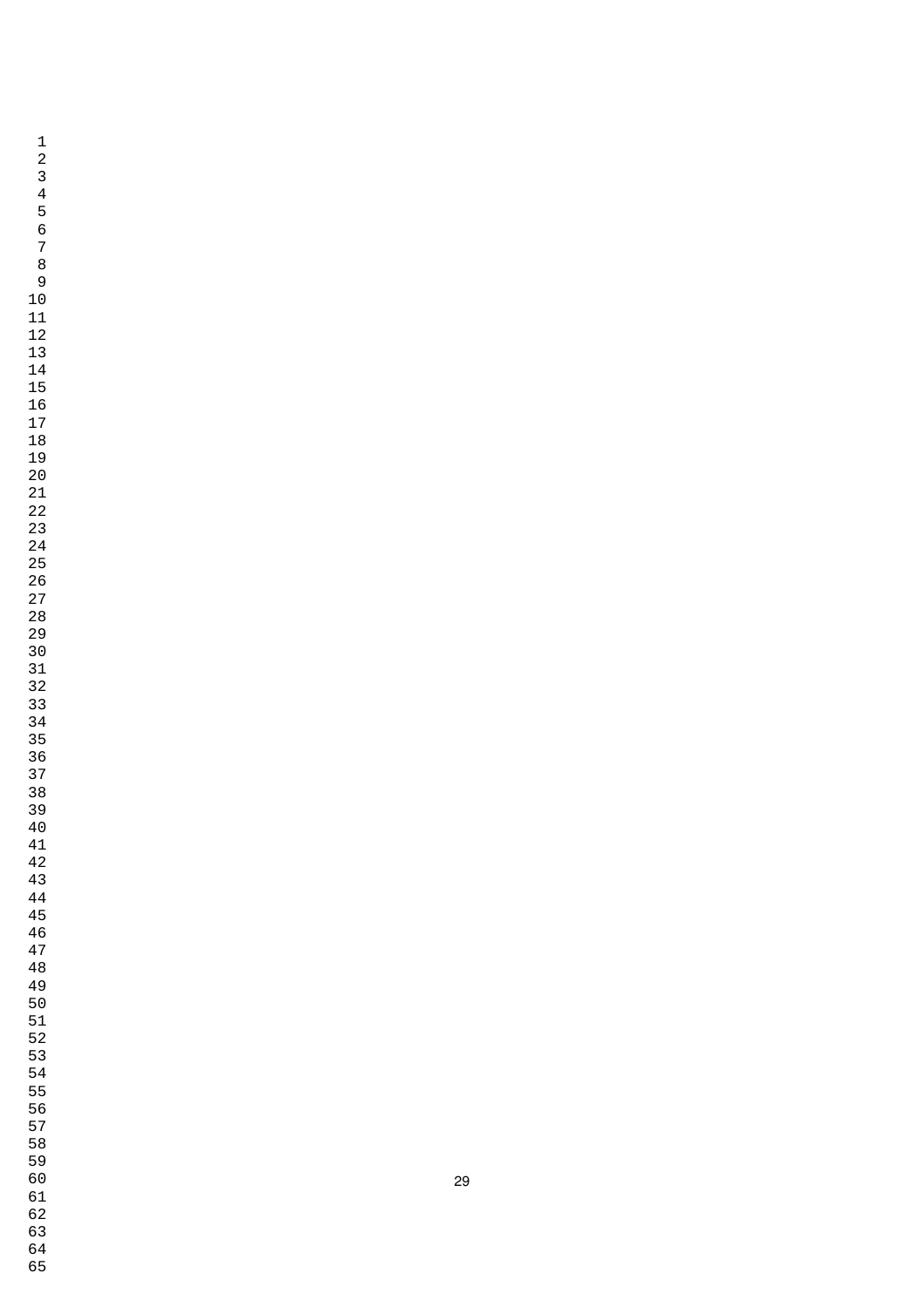#### Graphical abstract occated watermelon rind biochar



- **Pb removal capacity vs pyrolysis temperature**
- **Pb removal capacity vs coated Mg content**